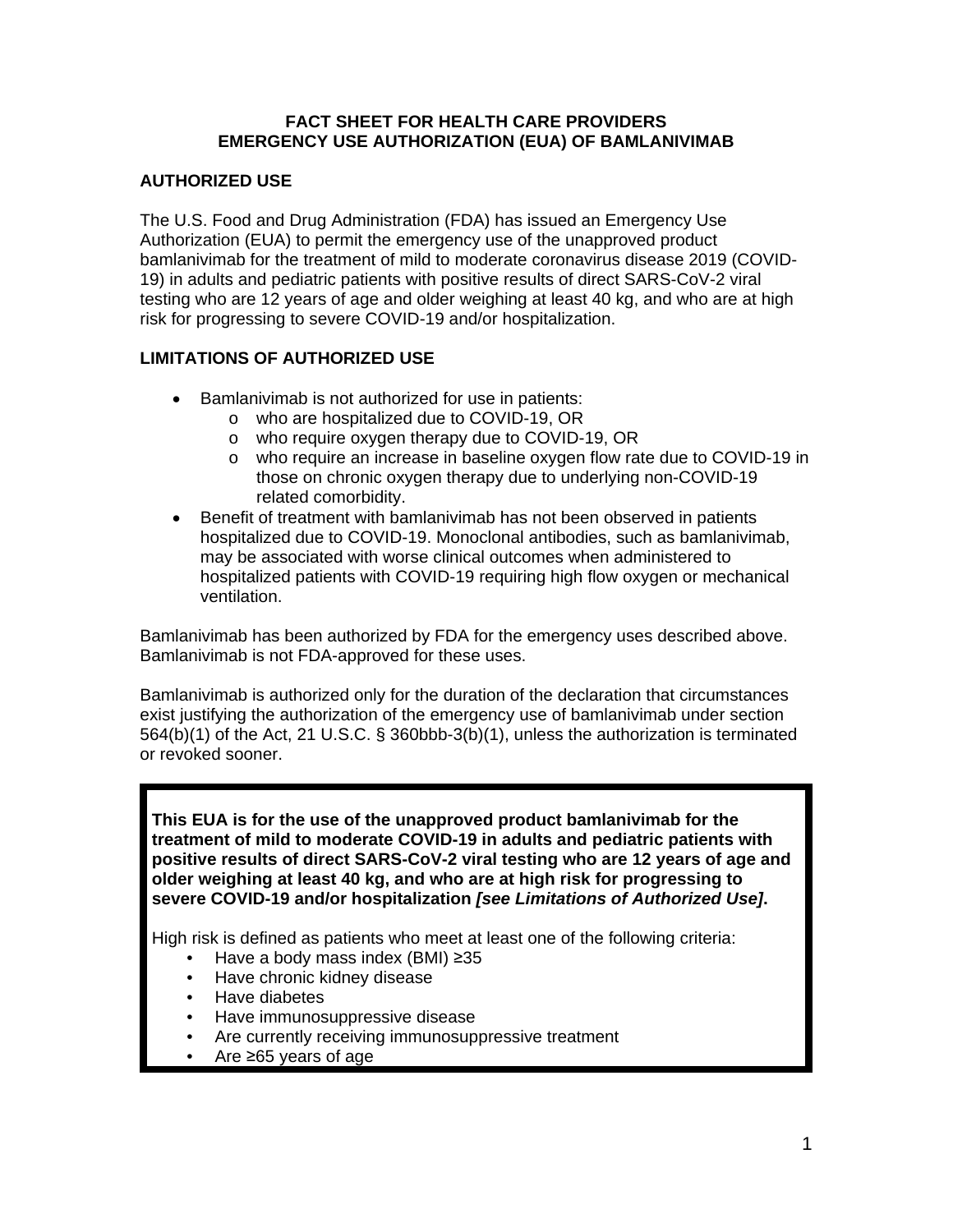- Are ≥55 years of age AND have
	- o cardiovascular disease, OR
	- o hypertension, OR
	- o chronic obstructive pulmonary disease/other chronic respiratory disease.
- Are  $12 17$  years of age AND have
	- o BMI ≥85th percentile for their age and gender based on CDC growth charts, [https://www.cdc.gov/growthcharts/clinical\\_charts.htm,](https://www.cdc.gov/growthcharts/clinical_charts.htm) OR
	- o sickle cell disease, OR
	- o congenital or acquired heart disease, OR
	- o neurodevelopmental disorders, for example, cerebral palsy, OR
	- o a medical-related technological dependence, for example, tracheostomy, gastrostomy, or positive pressure ventilation (not related to COVID-19), OR
	- o asthma, reactive airway or other chronic respiratory disease that requires daily medication for control.

### **Bamlanivimab must be administered by intravenous (IV) infusion.**

Bamlanivimab may only be administered in settings in which health care providers have immediate access to medications to treat a severe infusion reaction, such as anaphylaxis, and the ability to activate the emergency medical system (EMS), as necessary.

Health care providers must submit a report on all medication errors and **ALL SERIOUS ADVERSE EVENTS** potentially related to bamlanivimab. See Sections 8 and 9 of the Full EUA Prescribing Information for reporting instructions below.

- The authorized dosage for bamlanivimab is a single intravenous (IV) infusion of 700 mg administered as soon as possible after positive viral test for SARS-CoV-2 and within 10 days of symptom onset.
- Bamlanivimab is available as concentrated solution and must be diluted prior to administration.
- Administer bamlanivimab 700 mg via IV infusion over at least 60 minutes via pump or gravity.
- Clinically monitor patients during infusion and observe patients for at least 1 hour after infusion is complete.
- Patients treated with bamlanivimab should continue to self-isolate and use infection control measures (e.g., wear mask, isolate, social distance, avoid sharing personal items, clean and disinfect "high touch" surfaces, and frequent handwashing) according to CDC guidelines.

The authorized dosage may be updated as additional data from clinical trials becomes available.

For information on clinical trials that are testing the use of bamlanivimab in COVID-19, please see<www.clinicaltrials.gov>.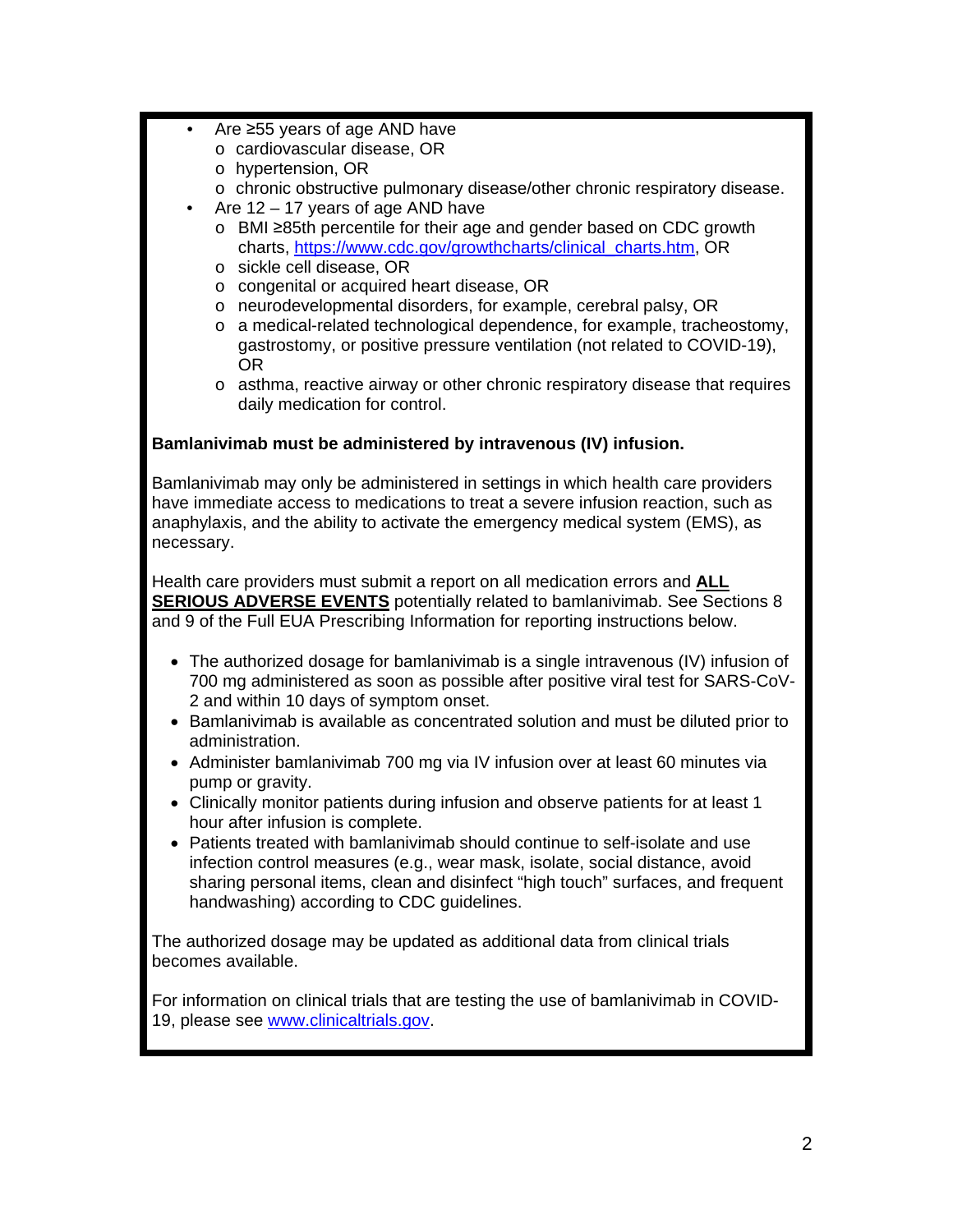### **Contraindications**

None.

### **Dosing**

### Patient Selection and Treatment Initiation

This section provides essential information on the unapproved product bamlanivimab for the treatment of mild to moderate COVID-19 in adults and pediatric patients with positive results of direct SARS-CoV-2 viral testing who are 12 years of age and older weighing at least 40 kg, and who are at high risk for progressing to severe COVID-19 and/or hospitalization *[see Limitations of Authorized Use]*.

High risk is defined as patients who meet at least one of the following criteria:

- Have a body mass index (BMI)  $\geq$ 35
- Have chronic kidney disease
- Have diabetes
- Have immunosuppressive disease
- Are currently receiving immunosuppressive treatment
- Are ≥65 years of age
- Are ≥55 years of age AND have
	- o cardiovascular disease, OR
	- o hypertension, OR
	- o chronic obstructive pulmonary disease/other chronic respiratory disease.
- Are 12 17 years of age AND have
	- o BMI ≥85th percentile for their age and gender based on CDC growth charts, [https://www.cdc.gov/growthcharts/clinical\\_charts.htm](https://www.cdc.gov/growthcharts/clinical_charts.htm), OR
	- o sickle cell disease, OR
	- o congenital or acquired heart disease, OR
	- o neurodevelopmental disorders, for example, cerebral palsy, OR
	- $\circ$  a medical-related technological dependence, for example, tracheostomy, gastrostomy, or positive pressure ventilation (not related to COVID-19), OR
	- o asthma, reactive airway or other chronic respiratory disease that requires daily medication for control.

#### Dosage

The dosage of bamlanivimab in adults and pediatric patients 12 years of age and older weighing at least 40 kg is a single IV infusion of 700 mg bamlanivimab administered over at least 60 minutes. Bamlanivimab should be given as soon as possible after positive results of direct SARS-CoV-2 viral testing and within 10 days of symptom onset.

#### Dosage Adjustment in Specific Populations

No dosage adjustment is recommended based on age, sex, race, body weight, renal or mild hepatic impairment, during pregnancy or while lactating, or for disease severity or inflammation *[see Full EUA Prescribing Information, Use in Specific Populations (11)]*.

### **Preparation and Administration**

#### Preparation

Bamlanivimab solution for infusion should be prepared by a qualified healthcare professional using aseptic technique:

 Remove the bamlanivimab vial from refrigerated storage and allow to equilibrate to room temperature for approximately 20 minutes before preparation. **Do not expose to direct heat.**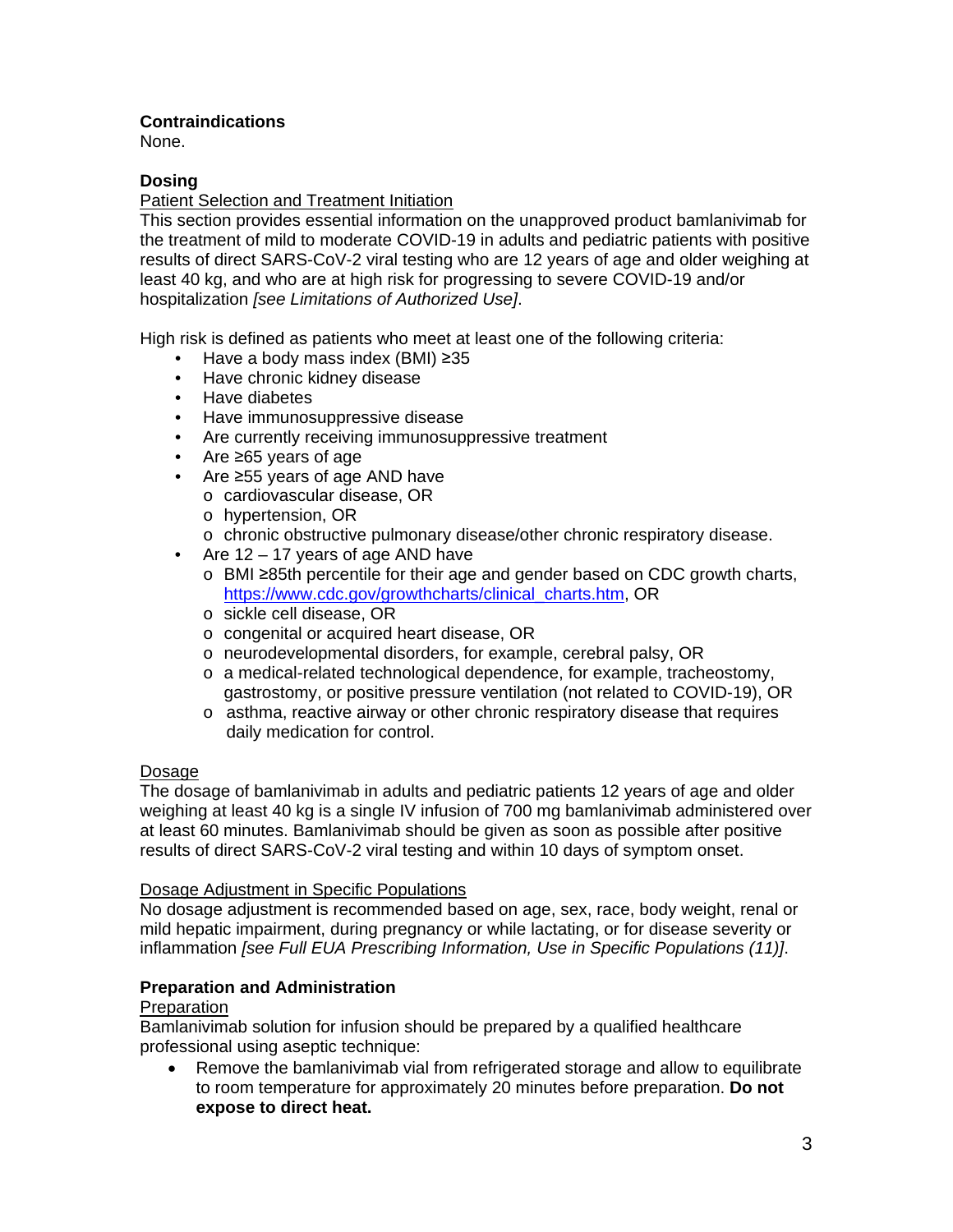- Inspect bamlanivimab visually for particulate matter and discoloration.
	- o Bamlanivimab is a clear to slightly opalescent and colorless to slightly yellow to slightly brown solution.
- Gently invert vial by hand approximately 10 times. **Do not shake.**
- Dilute bamlanivimab using a 250 mL prefilled 0.9% Sodium Chloride Injection bag for intravenous infusion according to **Table 1**.
	- o Withdraw and discard required volume of 0.9% Sodium Chloride Injection from infusion bag.
	- o Withdraw required volume of bamlanivimab from the vial using an appropriately sized syringe.
	- o Transfer bamlanivimab to the 0.9% Sodium Chloride Injection infusion bag.
	- o Discard any product remaining in the vial.
- Gently invert IV bag by hand approximately 10 times to mix. **Do not shake.**
- This product is preservative-free and therefore, the diluted infusion solution should be administered immediately. If immediate administration is not possible, store the diluted bamlanivimab infusion solution for up to 24 hours at refrigerated temperature (2°C to 8°C [36°F to 46°F]) or up to 7 hours at room temperature (20°C to 25°C [68°F to 77°F]) including infusion time. If refrigerated, allow the infusion solution to equilibrate to room temperature for approximately 20 minutes prior to administration.

#### **Table 1: Recommended Dilution and Administration Instructions for Bamlanivimab**

| <b>Treatment</b> | Dose/Volume of<br><b>Bamlanivimab</b><br>(# of vials) | <b>Volume of</b><br>$0.9\%$ sodium<br>chloride to<br>Discard from a<br>250 mL IV bag | Total<br>Volume<br>for<br><b>Infusion</b> | <b>Minimum</b><br><b>Infusion</b><br>Rate | <b>Minimum</b><br><b>Infusion</b><br>Time |
|------------------|-------------------------------------------------------|--------------------------------------------------------------------------------------|-------------------------------------------|-------------------------------------------|-------------------------------------------|
| Bamlanivimab     | 700 mg/20 mL<br>(1 vial)                              | 70 mL                                                                                | 200 mL                                    | $200$ mL/hr                               | 60 minutes                                |

### Administration

Bamlanivimab infusion solution should be administered by a qualified healthcare professional.

- Gather the recommended materials for infusion:
	- o Polyvinylchloride (PVC) infusion set containing a [0.20/0.22](https://0.20/0.22) micron in-line polyethersulfone (PES) filter.
- Attach the infusion set to the IV bag.
- Prime the infusion set.
- Administer the infusion solution via pump or gravity over at least 60 minutes (see **Table 1**).
- Once infusion is complete, flush the infusion line to ensure delivery of the required dose.
- Discard unused product.
- Clinically monitor patients during administration and observe patients for at least 1 hour after infusion is complete.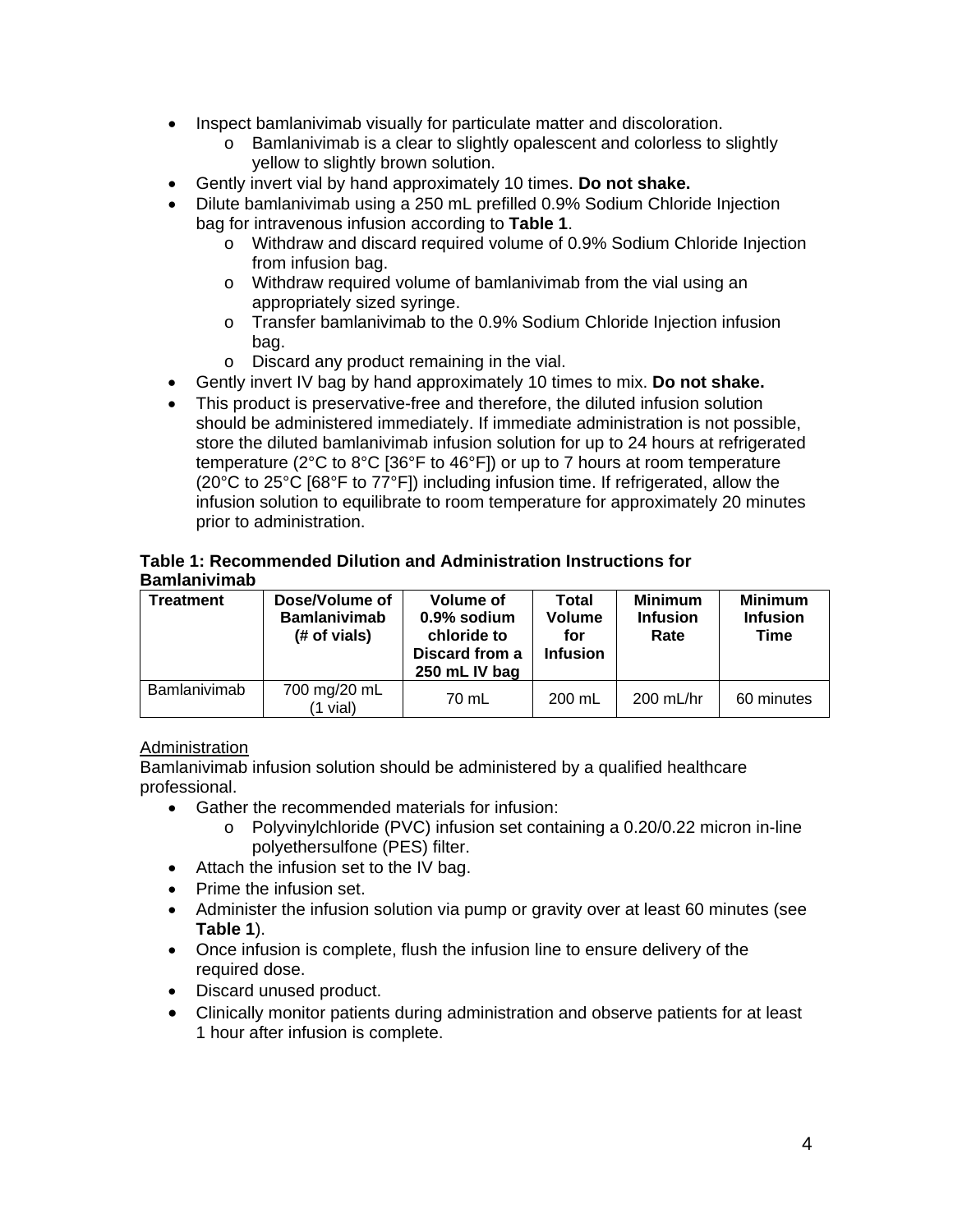### **Storage**

Refrigerate unopened vials at  $2^{\circ}$ C to  $8^{\circ}$ C (36 $^{\circ}$ F to 46 $^{\circ}$ F) in the original carton to protect from light. Do not freeze, shake, or expose to direct light.

#### **Warnings**

There are limited clinical data available for bamlanivimab. Serious and unexpected adverse events may occur that have not been previously reported with bamlanivimab use.

#### Hypersensitivity Including Anaphylaxis and Infusion-Related Reactions

There is a potential for serious hypersensitivity reaction, including anaphylaxis, with administration of bamlanivimab. If signs and symptoms of a clinically significant hypersensitivity reaction or anaphylaxis occur, immediately discontinue administration and initiate appropriate medications and/or supportive therapy.

Infusion-related reactions have been observed with administration of bamlanivimab.

Signs and symptoms of infusion related reactions may include:

 fever, chills, nausea, headache, bronchospasm, hypotension, angioedema, throat irritation, rash including urticaria, pruritus, myalgia, dizziness.

If an infusion-related reaction occurs, consider slowing or stopping the infusion and administer appropriate medications and/or supportive care.

### Limitations of Benefit and Potential for Risk in Patients with Severe COVID-19

Benefit of treatment with bamlanivimab has not been observed in patients hospitalized due to COVID-19. Monoclonal antibodies, such as bamlanivimab, may be associated with worse clinical outcomes when administered to hospitalized patients with COVID-19 requiring high flow oxygen or mechanical ventilation. Therefore, bamlanivimab is not authorized for use in patients *[see Limitations of Authorized Use]*:

- o who are hospitalized due to COVID-19, OR
- o who require oxygen therapy due to COVID-19, OR
- o who require an increase in baseline oxygen flow rate due to COVID-19 in those on chronic oxygen therapy due to underlying non-COVID-19 related comorbidity.

### **Side Effects**

Adverse events have been reported with bamlanivimab *[see Full EUA Prescribing Information, Clinical Trials Experience (6.1)]*.

Additional adverse events associated with the drug may become apparent with more widespread use.

### **INSTRUCTIONS FOR HEALTHCARE PROVIDERS**

As the healthcare provider, you must communicate to your patient or parent/caregiver, as age appropriate, information consistent with the "Fact Sheet for Patients, Parents and Caregivers" (and provide a copy of the Fact Sheet) prior to the patient receiving bamlanivimab, including:

 FDA has authorized the emergency use of bamlanivimab for the treatment of mild to moderate COVID-19 in adults and pediatric patients with positive results of direct SARS-CoV-2 viral testing who are 12 years of age and older weighing at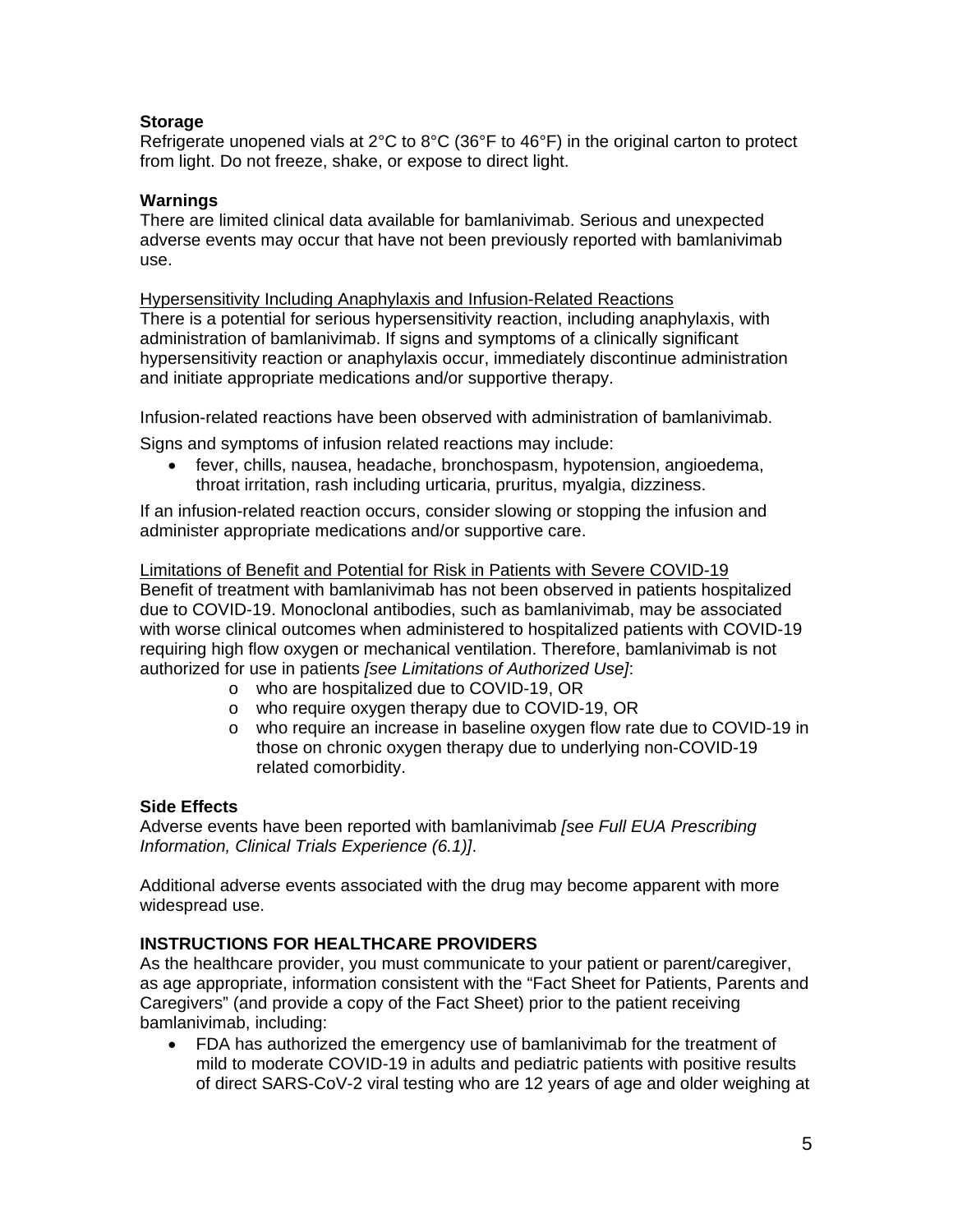least 40 kg, and who are at high risk for progressing to severe COVID-19 and/or hospitalization *[see Limitations of Authorized Use]*.

- The patient or parent/caregiver has the option to accept or refuse bamlanivimab.
- The significant known and potential risks and benefits of bamlanivimab, and the extent to which such potential risks and benefits are unknown.
- Information on available alternative treatments and the risks and benefits of those alternatives, including clinical trials.
- Patients treated with bamlanivimab should continue to self-isolate and use infection control measures (e.g., wear mask, isolate, social distance, avoid sharing personal items, clean and disinfect "high touch" surfaces, and frequent handwashing) according to CDC guidelines.

For information on clinical trials that are testing the use of bamlanivimab for COVID-19, please see<www.clinicaltrials.gov>.

#### **MANDATORY REQUIREMENTS FOR BAMLANIVIMAB ADMINISTRATION UNDER EMERGENCY USE AUTHORIZATION:**

In order to mitigate the risks of using this unapproved product under the EUA and to optimize the potential benefit of bamlanivimab, the following items are required. Use of bamlanivimab under this EUA is limited to the following (all requirements **must** be met):

- 1. Treatment of mild to moderate COVID-19 in adults and pediatric patients with positive results of direct SARS-CoV-2 viral testing who are 12 years of age and older weighing at least 40 kg, and who are at high risk for progressing to severe COVID-19 and/or hospitalization *[see Limitations of Authorized Use]*.
- 2. As the healthcare provider, communicate to your patient or parent/caregiver, as age appropriate, information consistent with the "Fact Sheet for Patients, Parents and Caregivers" prior to the patient receiving bamlanivimab. Healthcare providers (to the extent practicable given the circumstances of the emergency) must document in the patient's medical record that the patient/caregiver has been:
	- a. Given the "Fact Sheet for Patients, Parents and Caregivers",
	- b. Informed of alternatives to receiving authorized bamlanivimab, and
	- c. Informed that bamlanivimab is an unapproved drug that is authorized for use under this Emergency Use Authorization.
- 3. Patients with known hypersensitivity to any ingredient of bamlanivimab must not receive bamlanivimab.
- 4. The prescribing health care provider and/or the provider's designee are/is responsible for mandatory reporting of all medication errors and serious adverse events\* potentially related to bamlanivimab treatment within 7 calendar days from the onset of the event. The reports should include unique identifiers and the words "Bamlanivimab treatment under Emergency Use Authorization (EUA)" in the description section of the report.
	- Submit adverse event reports to FDA MedWatch using one of the following methods:
		- Complete and submit the report online: <www.fda.gov/medwatch/report.htm>, or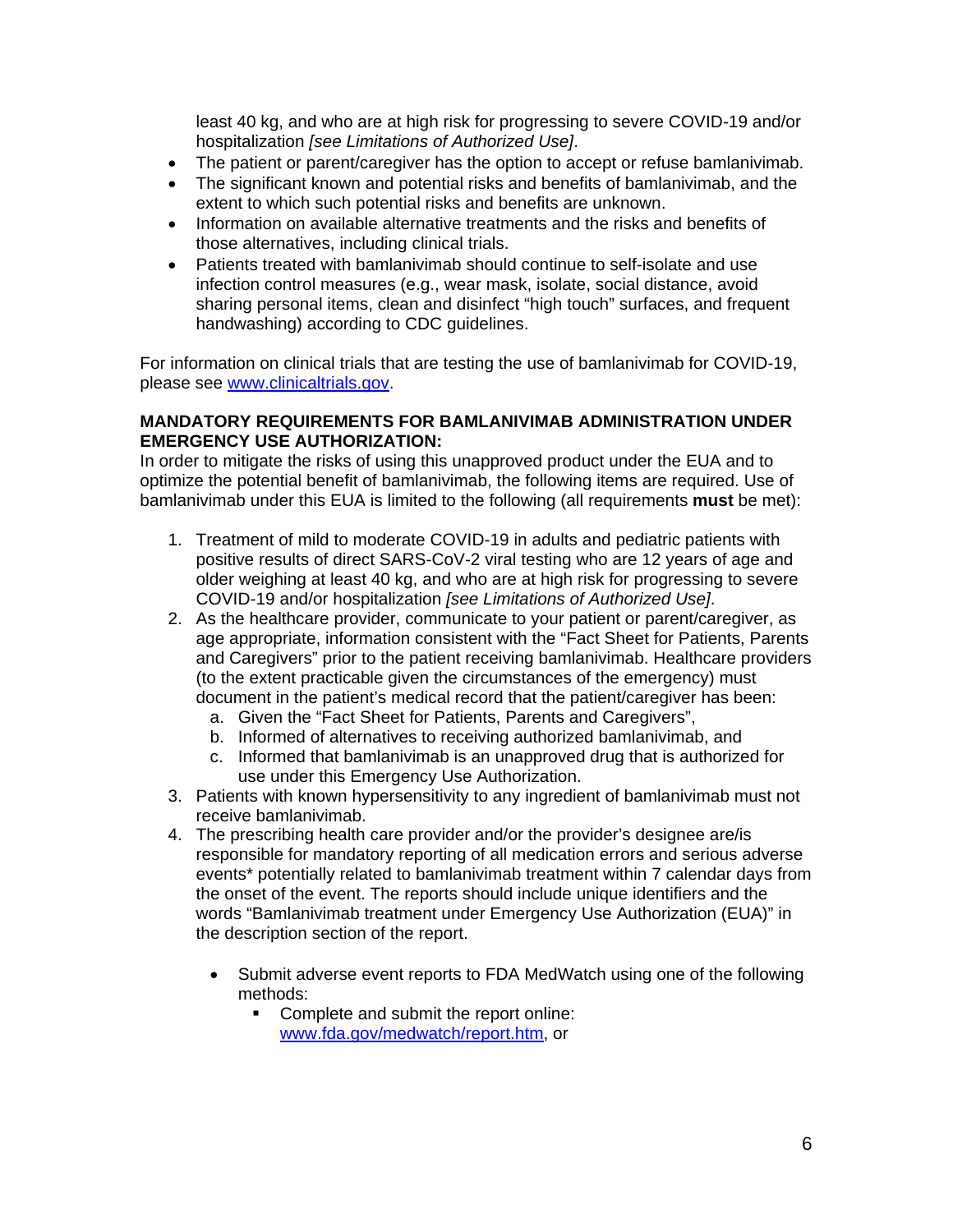- By using a postage-paid Form FDA 3500 (available at <http://www.fda.gov/downloads/AboutFDA/ReportsManualsForms/For> ms/UCM163919.pdf) and returning by mail (MedWatch, 5600 Fishers Lane, Rockville, MD 20852-9787), or by fax (1-800-FDA-0178), or
- Call 1-800-FDA-1088 to request a reporting form
- Submitted reports should include in the field name, "Describe Event, Problem, or Product Use/Medication Error" the statement "Bamlanivimab treatment under Emergency Use Authorization (EUA)"

\*Serious Adverse Events are defined as:

- death:
- a life-threatening adverse event;
- inpatient hospitalization or prolongation of existing hospitalization;
- a persistent or significant incapacity or substantial disruption of the ability to conduct normal life functions;
- a congenital anomaly/birth defect;
- a medical or surgical intervention to prevent death, a life-threatening event, hospitalization, disability, or congenital anomaly.
- 5. The prescribing health care provider and/or the provider's designee are/is to provide mandatory responses to requests from FDA for information about adverse events and medication errors following receipt of bamlanivimab.
- 6. OTHER REPORTING REQUIREMENTS In addition, please provide a copy of all FDA MedWatch forms to: Eli Lilly and Company, Global Patient Safety Fax: 1-317-277-0853 E-mail: [mailindata\\_gsmtindy@lilly.com](mailto:mailindata_gsmtindy@lilly.com)  Or call Eli Lilly and Company at 1-855-LillyC19 (1-855-545-5921) to report adverse events.

### **APPROVED AVAILABLE ALTERNATIVES**

There is no adequate, approved and available alternative to bamlanivimab for patients who have mild to moderate COVID-19 who are at high risk for progressing to severe COVID-19 and/or hospitalization. Additional information on COVID-19 treatments can be found at<https://www.cdc.gov/coronavirus/2019-ncov/index.html>. The health care provider should visit<https://clinicaltrials.gov>/ to determine whether the patient may be eligible for enrollment in a clinical trial.

### **AUTHORITY FOR ISSUANCE OF THE EUA**

The Secretary of the Department of Health and Human Services (HHS) has declared a public health emergency that justifies the emergency use of drugs and biological products during the COVID-19 pandemic. FDA has issued this EUA, requested by Eli Lilly and Company for the unapproved product bamlanivimab for the treatment of mild to moderate COVID-19 in adults and pediatric patients with positive results of direct SARS-CoV-2 viral testing who are 12 years of age and older weighing at least 40 kg, and who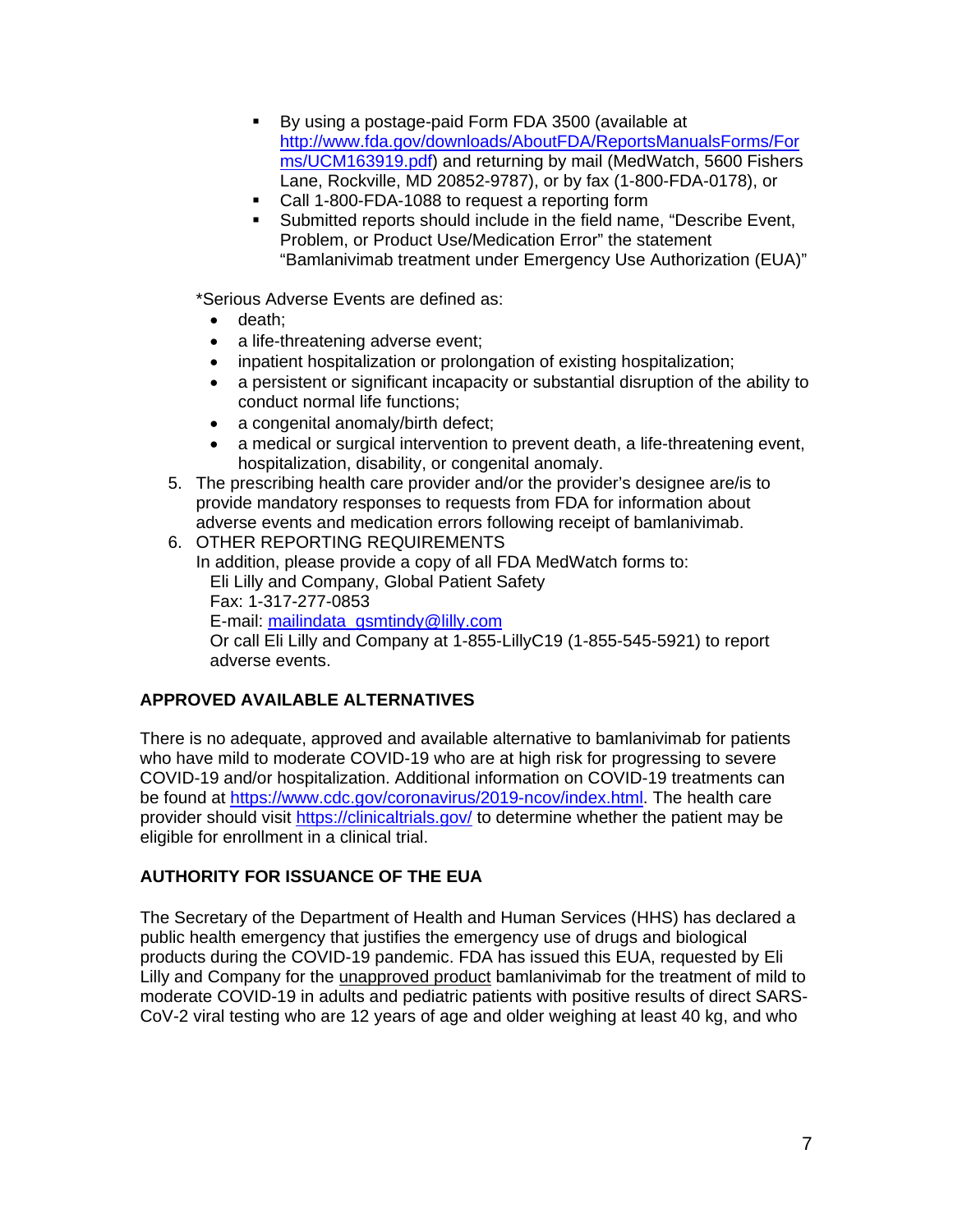are at high risk for progressing to severe COVID-19 and/or hospitalization**. 1** As a health care provider, you must comply with the mandatory requirements of the EUA (see above).

Although limited scientific information is available, based on the totality of the scientific evidence available to date, it is reasonable to believe that bamlanivimab may be effective for the treatment of mild to moderate COVID-19 in certain high-risk patients as specified in this Fact Sheet. You may be contacted and asked to provide information to help with the assessment of the use of the product during this emergency.

This EUA for bamlanivimab will end when the Secretary determines that the circumstances justifying the EUA no longer exist or when there is a change in the approval status of the product such that an EUA is no longer needed.

### **CONTACT INFORMATION**

For additional information visit <www.bamlanivimab.com>

If you have questions, please contact 1-855-LillyC19 (1-855-545-5921)

#### **\_\_\_\_\_\_\_\_\_\_\_\_\_\_\_\_\_\_\_\_\_\_\_\_\_\_\_\_\_\_\_\_\_\_\_\_\_\_\_\_\_\_\_\_\_\_\_\_\_\_\_\_\_\_\_\_\_\_\_\_\_\_\_\_\_\_\_\_\_\_ END SHORT VERSION FACT SHEET Long Version Begins on Next Page**

 $1$  The health care provider should visit [clinicaltrials.gov](https://clinicaltrials.gov) to determine whether there is an active clinical trial for the product in this disease/condition and whether enrollment of the patient(s) in a clinical trial is more appropriate than product use under this EUA.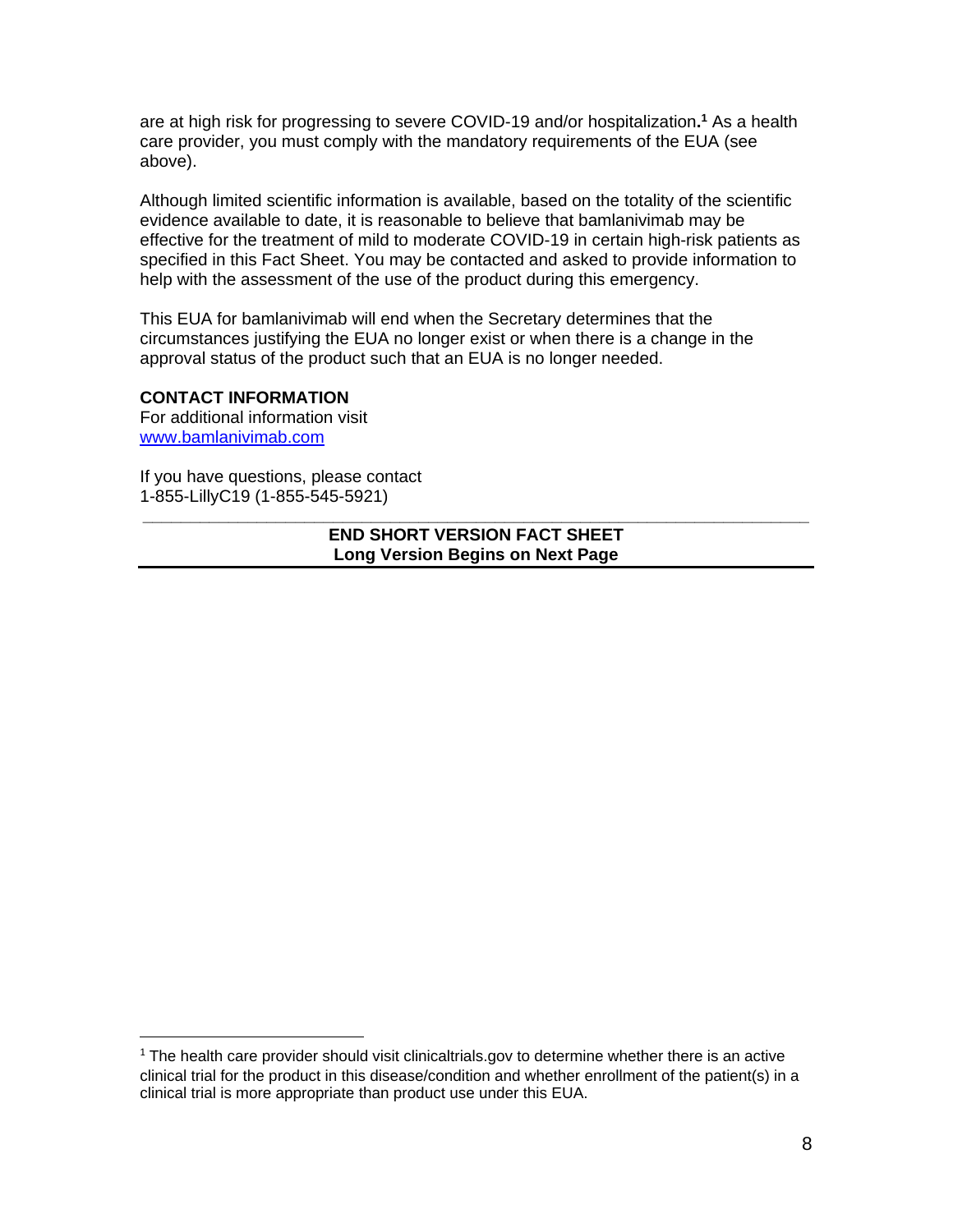### **FULL EUA PRESCRIBING INFORMATION**

# **FULL EUA PRESCRIBING INFORMATION: CONTENTS\*** 11.3 Pediatric Use<br>1. AUTHOPIZED USE

- 11.4 Geriatric Use **11.4 Geriatric Use 11.4 Geriatric Use** 11.4 Geriatric Use 11.4 Geriatric Use 11.5 Renal Impairment
- 11.5 Renal Impairment **2 DOSAGE AND ADMINISTRATION** 
	-
	-
	- **12 OVERDOSAGE** 2.3 Dosage Adjustment in Specific Populations
	- 2.4 Dose Preparation and Administration
- **3 DOSAGE FORMS AND STRENGTHS 14 CLINICAL PHARMACOLOGY**
- 14.1 Mechanism of Action **4 CONTRAINDICATIONS**
- 14.2 Pharmacodynamics **5 WARNINGS AND PRECAUTIONS** 
	- 5.1 Hypersensitivity Including Anaphylaxis and Infusion-
	- 5.2 Limitations of Benefit and Potential for Risk in Patients **16 NONCLINICAL TOXICOLOGY**
- 
- 6.1 Clinical Trials Experience
- 8 ADVERSE REACTIONS AND MEDICATION ERRORS 19 HOW SUPPLIED/STORAGE AND HANDLING<br>REPORTING REQUIREMENTS AND INSTRUCTIONS 20 BATIENT COUNSELING INFORMATION
- **9 OTHER REPORTING REQUIREMENTS 21 CONTACT INFORMATION**
- 
- - 11.1 Pregnancy
	- 11.2 Lactation
- 
- 
- 
- POSAGE AND ADMINISTRATION<br>2.1 Patient Selection
- 2.1 Fatisfic Populations<br>
2.2 Dosage Adjustment in Specific Populations<br>
2.3 Dosage Adjustment in Specific Populations<br>
2.3 Dosage Adjustment in Specific Populations<br>
2.3 Dosage Adjustment in Specific Populations
	-
	-
	- - -
		-
	- Related Reactions **15 MICROBIOLOGY/RESISTANCE INFORMATION** 
		-
- with Severe COVID-19 **17 ANIMAL PHARMACOLOGIC AND EFFICACY DATA**
- **6 OVERALL SAFETY SUMMARY 18 CLINICAL TRIAL RESULTS AND SUPPORTING DATA**<br>6.1 Clinical Trials Experience **18 CLINICAL TRIAL RESULTS AND SUPPORTING DATA**
- **7 PATIENT MONITORING RECOMMENDATIONS** 18.1 Mild to Moderate COVID-19 (BLAZE-1)
	-
	- **20 PATIENT COUNSELING INFORMATION**
	-

**10 DRUG INTERACTIONS** \* Sections or subsections omitted from the full prescribing **11 USE IN SPECIFIC POPULATIONS** information are not listed.

### **1 AUTHORIZED USE**

Bamlanivimab is authorized for use under an EUA for treatment of mild to moderate COVID-19 in adults and pediatric patients with positive results of direct SARS-CoV-2 viral testing who are 12 years of age and older weighing at least 40 kg, and who are at high risk for progressing to severe COVID-19 and/or hospitalization.

### **LIMITATIONS OF AUTHORIZED USE**

- Bamlanivimab is not authorized for use in patients:
	- o who are hospitalized due to COVID-19, OR
	- o who require oxygen therapy due to COVID-19, OR
	- o who require an increase in baseline oxygen flow rate due to COVID-19 in those on chronic oxygen therapy due to underlying non-COVID-19 related comorbidity.
- Benefit of treatment with bamlanivimab has not been observed in patients hospitalized due to COVID-19. Monoclonal antibodies, such as bamlanivimab, may be associated with worse clinical outcomes when administered to hospitalized patients with COVID-19 requiring high flow oxygen or mechanical ventilation *[see Warnings and Precautions (5.2)]*.

### **2 DOSAGE AND ADMINISTRATION**

#### **2.1 Patient Selection**

Bamlanivimab should be administered as soon as possible after positive viral test for SARS-CoV-2 and within 10 days of symptom onset in adults and pediatric patients 12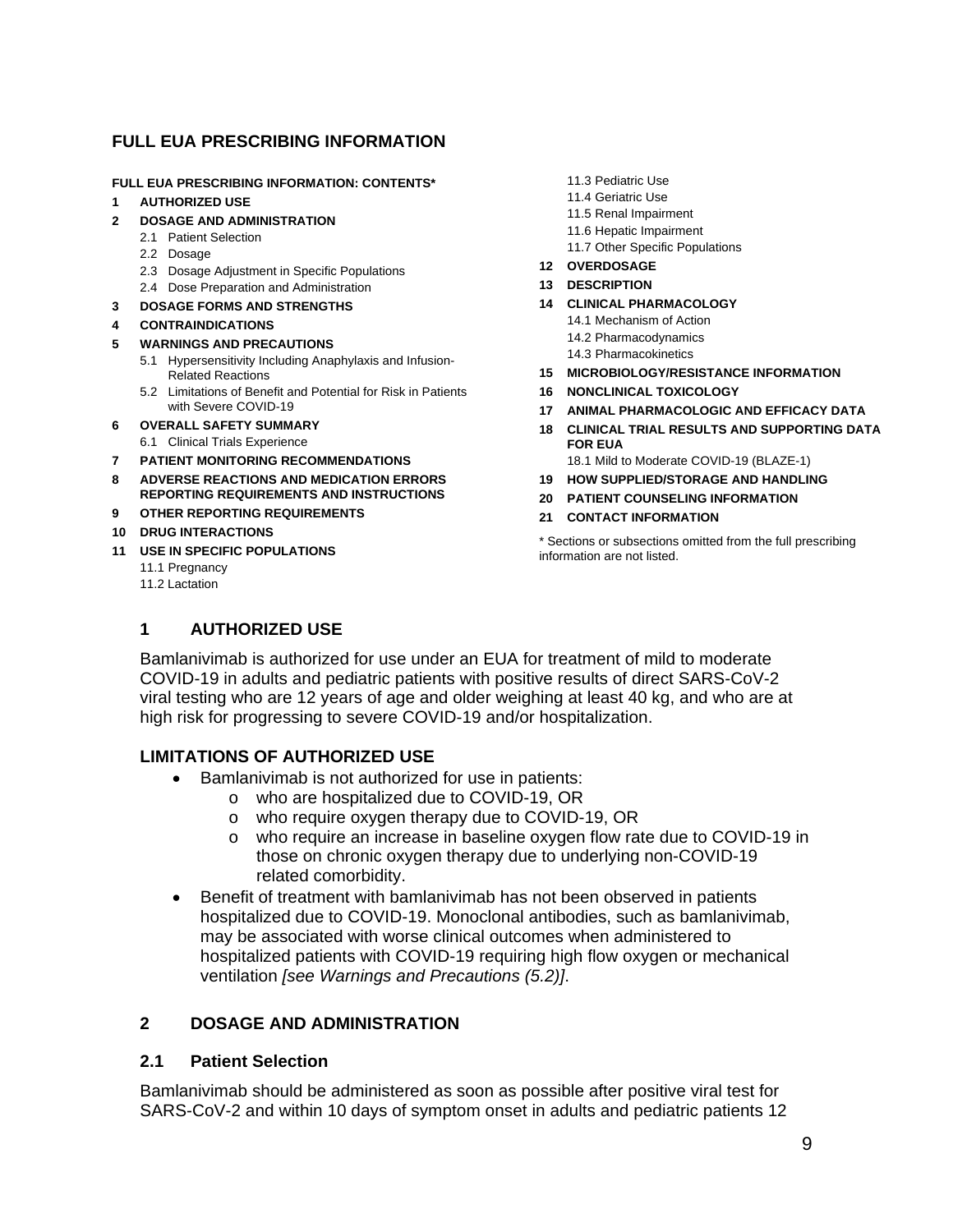years of age and older weighing at least 40 kg who are at high risk for progressing to severe COVID-19 and/or hospitalization.

High risk is defined as patients who meet at least one of the following criteria:

- Have a body mass index (BMI) ≥35
- Have chronic kidney disease
- Have diabetes
- Have immunosuppressive disease
- Are currently receiving immunosuppressive treatment
- Are ≥65 years of age
- Are ≥55 years of age AND have
	- cardiovascular disease, OR
	- hypertension, OR
	- chronic obstructive pulmonary disease/other chronic respiratory disease.
- Are  $12 17$  years of age AND have
	- BMI ≥85th percentile for their age and gender based on CDC growth charts, [https://www.cdc.gov/growthcharts/clinical\\_charts.htm](https://www.cdc.gov/growthcharts/clinical_charts.htm), OR
	- sickle cell disease, OR
	- congenital or acquired heart disease, OR
	- neurodevelopmental disorders, for example, cerebral palsy, OR
	- a medical-related technological dependence, for example, tracheostomy, gastrostomy, or positive pressure ventilation (not related to COVID-19), OR
	- asthma, reactive airway or other chronic respiratory disease that requires daily medication for control.

### **2.2 Dosage**

The dosage of bamlanivimab in adults and pediatric patients 12 years of age and older weighing at least 40 kg is a single intravenous (IV) infusion of 700 mg bamlanivimab administered over at least 60 minutes. Bamlanivimab should be administered as soon as possible after positive viral test for SARS-CoV-2 and within 10 days of symptom onset.

### **2.3 Dosage Adjustment in Specific Populations**

### Pregnancy or Lactation

No dosage adjustment is recommended in pregnant or lactating women *[see Use in Specific Populations (11.1, 11.2)]*.

### Pediatric Use

No dosage adjustment is recommended in pediatric patients who weigh at least 40 kg. Bamlanivimab is not authorized for patients weighing less than 40 kg *[see Use in Specific Populations (11.3)]*.

#### Geriatric Use

No dosage adjustment is recommended in geriatric patients *[see Use in Specific Populations (11.4)]*.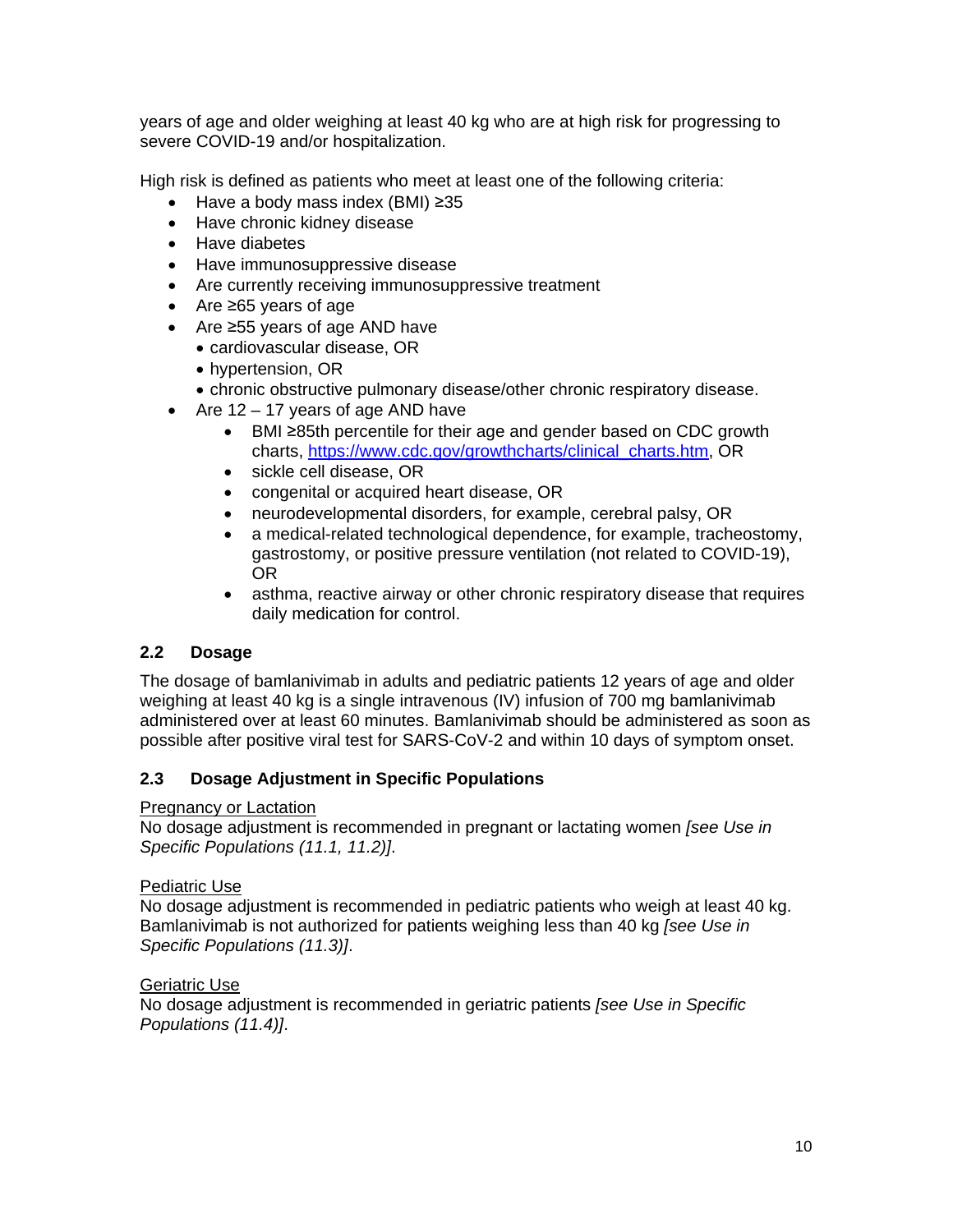### Renal Impairment

No dosage adjustment is recommended in patients with renal impairment *[see Use in Specific Populations (11.5)]*.

#### Hepatic Impairment

No dosage adjustment is recommended in patients with mild hepatic impairment. Bamlanivimab has not been studied in patients with moderate or severe hepatic impairment *[see Use in Specific Populations (11.6)]*.

### **2.4 Dose Preparation and Administration**

### Preparation

Bamlanivimab infusion solution should be prepared by a qualified healthcare professional using aseptic technique:

- Remove bamlanivimab vial from refrigerated storage and allow to equilibrate to room temperature for approximately 20 minutes before preparation. **Do not expose to direct heat.**
- Inspect bamlanivimab visually for particulate matter and discoloration.
	- o Bamlanivimab is a clear to slightly opalescent and colorless to slightly yellow to slightly brown solution.
- Gently invert vial by hand approximately 10 times. **Do not shake.**
- Dilute bamlanivimab using a 250 mL prefilled 0.9% Sodium Chloride Injection bag for intravenous infusion according to **Table 1**.
	- o Withdraw and discard required volume of 0.9% Sodium Chloride Injection from the infusion bag.
	- o Withdraw required volume of bamlanivimab from the vial using an appropriately sized syringe.
	- o Transfer bamlanivimab to the 0.9% Sodium Chloride Injection infusion bag.
	- o Discard any product remaining in the vial.
- Gently invert IV bag by hand approximately 10 times to mix. **Do not shake.**
- This product is preservative-free and therefore, the diluted infusion solution should be administered immediately. If immediate administration is not possible, store the diluted bamlanivimab infusion solution for up to 24 hours at refrigerated temperature (2°C to 8°C [36°F to 46°F]) or up to 7 hours at room temperature (20°C to 25°C [68°F to 77°F]) including infusion time. If refrigerated, allow the infusion solution to equilibrate to room temperature for approximately 20 minutes prior to administration.

#### **Table 1: Recommended Dilution and Administration Instructions for Bamlanivimab**

| <b>Treatment</b> | Dose/Volume<br>Οf<br><b>Bamlanivimab</b><br>(# of vials) | <b>Volume of</b><br>0.9% sodium<br>chloride to<br><b>Discard from</b><br>a 250 mL IV<br>bag | <b>Total</b><br><b>Volume</b><br>for<br><b>Infusion</b> | <b>Minimum</b><br><b>Infusion</b><br>Rate | <b>Minimum</b><br><b>Infusion</b><br>Time |
|------------------|----------------------------------------------------------|---------------------------------------------------------------------------------------------|---------------------------------------------------------|-------------------------------------------|-------------------------------------------|
| Bamlanivimab     | 700 mg/20 mL<br>(1 vial)                                 | 70 mL                                                                                       | 200 mL                                                  | $200$ mL/hr                               | 60 minutes                                |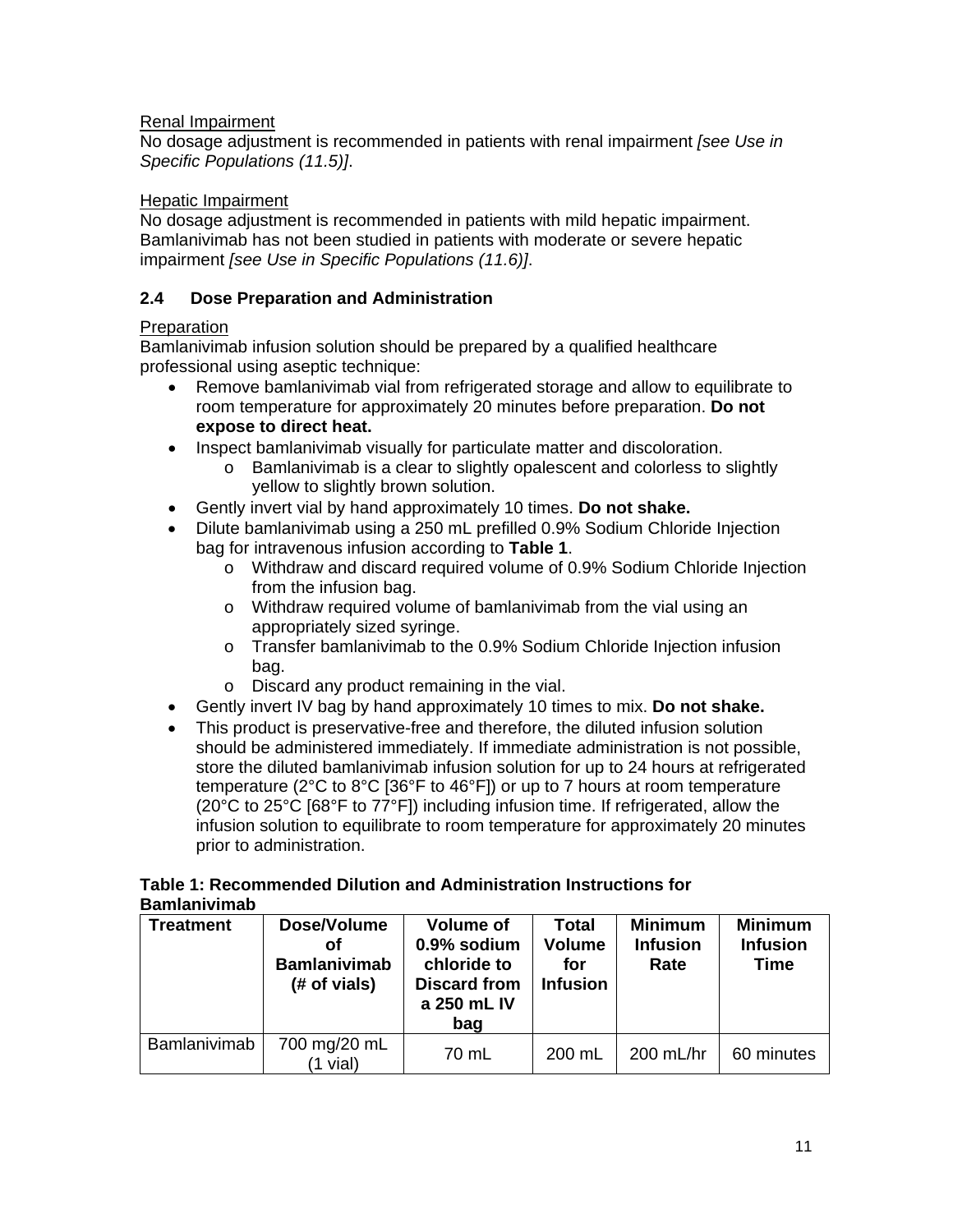### **Administration**

Bamlanivimab solution should be administered by a qualified healthcare professional.

- Gather the recommended materials for infusion:
	- o Polyvinylchloride (PVC) infusion set containing a [0.20/0.22](https://0.20/0.22) micron in-line polyethersulfone (PES) filter.
- Attach the infusion set to the IV bag.
- Prime the infusion set.
- Administer the infusion solution via pump or gravity over at least 60 minutes (see **Table 1**).
- Once infusion is complete, flush the infusion line to ensure delivery of the required dose.
- Discard unused product.
- Clinically monitor patients during infusion and observe patients for at least 1 hour after infusion is complete.

### Storage

This product is preservative-free and therefore, the diluted infusion solution should be administered immediately. If immediate administration is not possible, store the diluted bamlanivimab solution for up to 24 hours at refrigerated temperature (2°C to 8°C [36°F to 46°F]) or up to 7 hours at room temperature (20°C to 25°C [68°F to 77°F]) including infusion time. If refrigerated, allow the infusion solution to equilibrate to room temperature for approximately 20 minutes prior to administration.

### **3 DOSAGE FORMS AND STRENGTHS**

Injection: 700 mg/20 mL (35 mg/mL) as a sterile, preservative-free, clear to slightly opalescent and colorless to slightly yellow to slightly brown solution in a single-dose vial.

### **4 CONTRAINDICATIONS**

None.

### **5 WARNINGS AND PRECAUTIONS**

There are limited clinical data available for bamlanivimab. Serious and unexpected adverse events may occur that have not been previously reported with bamlanivimab use.

### **5.1 Hypersensitivity Including Anaphylaxis and Infusion-Related Reactions**

There is a potential for serious hypersensitivity reaction, including anaphylaxis, with administration of bamlanivimab. If signs and symptoms of a clinically significant hypersensitivity reaction or anaphylaxis occur, immediately discontinue administration and initiate appropriate medications and/or supportive care.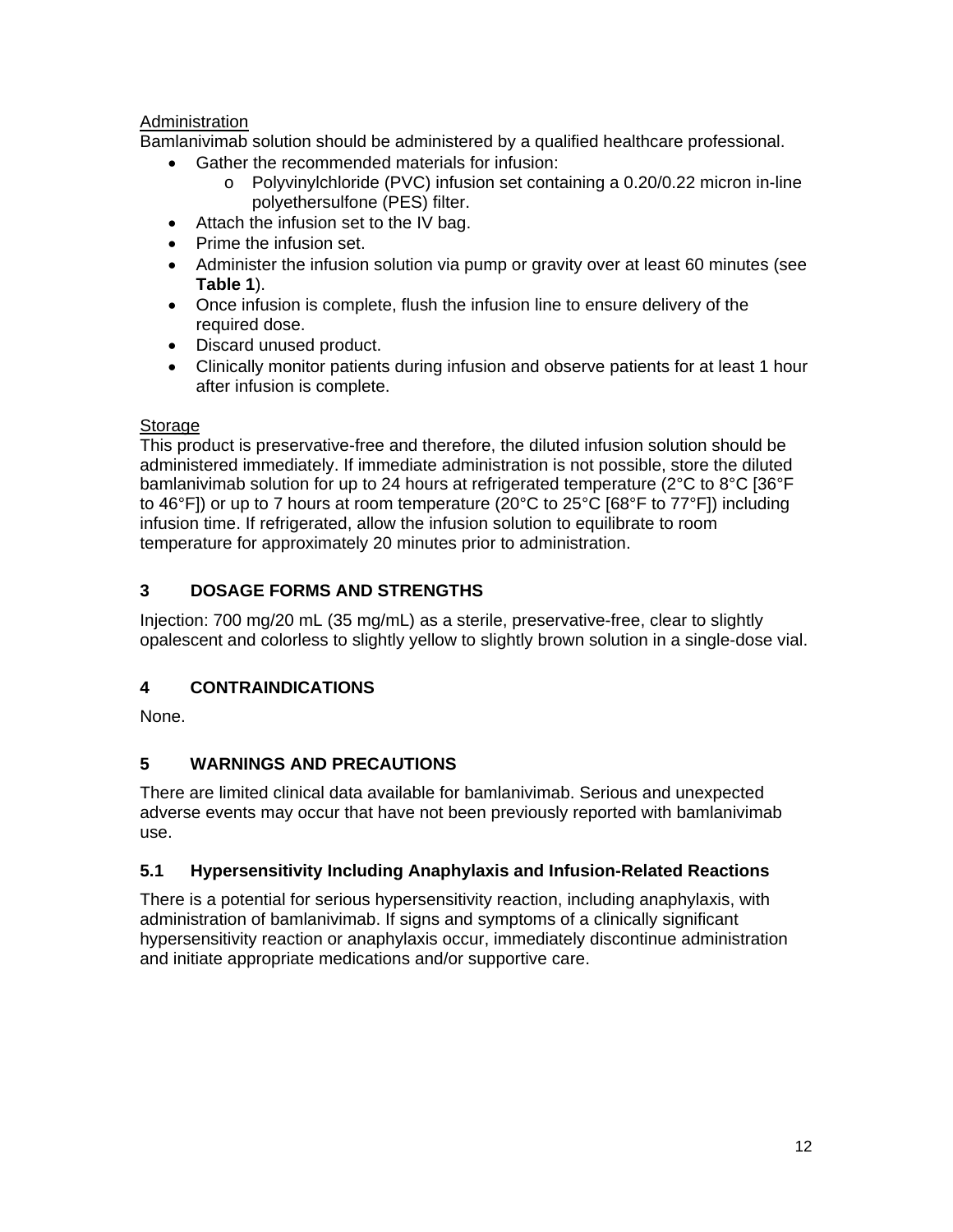Infusion-related reactions have been observed with administration of bamlanivimab. Signs and symptoms of infusion related reactions may include:

 fever, chills, nausea, headache, bronchospasm, hypotension, angioedema, throat irritation, rash including urticaria, pruritus, myalgia, dizziness.

If an infusion-related reaction occurs, consider slowing or stopping the infusion and administer appropriate medications and/or supportive care.

### **5.2 Limitations of Benefit and Potential for Risk in Patients with Severe COVID-19**

Benefit of treatment with bamlanivimab has not been observed in patients hospitalized due to COVID-19. Monoclonal antibodies, such as bamlanivimab, may be associated with worse clinical outcomes when administered to hospitalized patients with COVID-19 requiring high flow oxygen or mechanical ventilation. Therefore, bamlanivimab is not authorized for use in patients *[see Limitations of Authorized Use]*:

- o who are hospitalized due to COVID-19, OR
- o who require oxygen therapy due to COVID-19, OR
- o who require an increase in baseline oxygen flow rate due to COVID-19 in those on chronic oxygen therapy due to underlying non-COVID-19 related comorbidity.

### **6 OVERALL SAFETY SUMMARY**

Over 850 subjects have been exposed to bamlanivimab in clinical trials in both hospitalized and non-hospitalized patients.

### **6.1 Clinical Trials Experience**

The safety of bamlanivimab is based on interim data from one Phase 2 trial of 465 ambulatory (non-hospitalized) subjects with COVID-19.

BLAZE-1 is a randomized, double‐blind, placebo-controlled clinical trial in ambulatory adults with mild to moderate COVID-19 symptoms who had sample collection for the first positive SARS-CoV-2 viral infection determination within 3 days prior to the start of the infusion. Subjects were treated with a single infusion of bamlanivimab at doses of 700 mg (N=101), 2,800 mg (N=107), or 7,000 mg (N=101) or placebo (N=156).

Based on data from 309 bamlanivimab-treated subjects followed for at least 28 days after treatment, adverse events occurred in 23% bamlanivimab-treated subjects and 26% of placebo-treated subjects. Serious adverse events occurred in 1 placebo-treated subject (1%) and in no bamlanivimab-treated subjects.

The most commonly reported adverse event was nausea. Table 2 shows adverse events reported in at least 1% of patients in any treatment group. Bamlanivimab is not authorized at doses of 2,800 mg or 7,000 mg.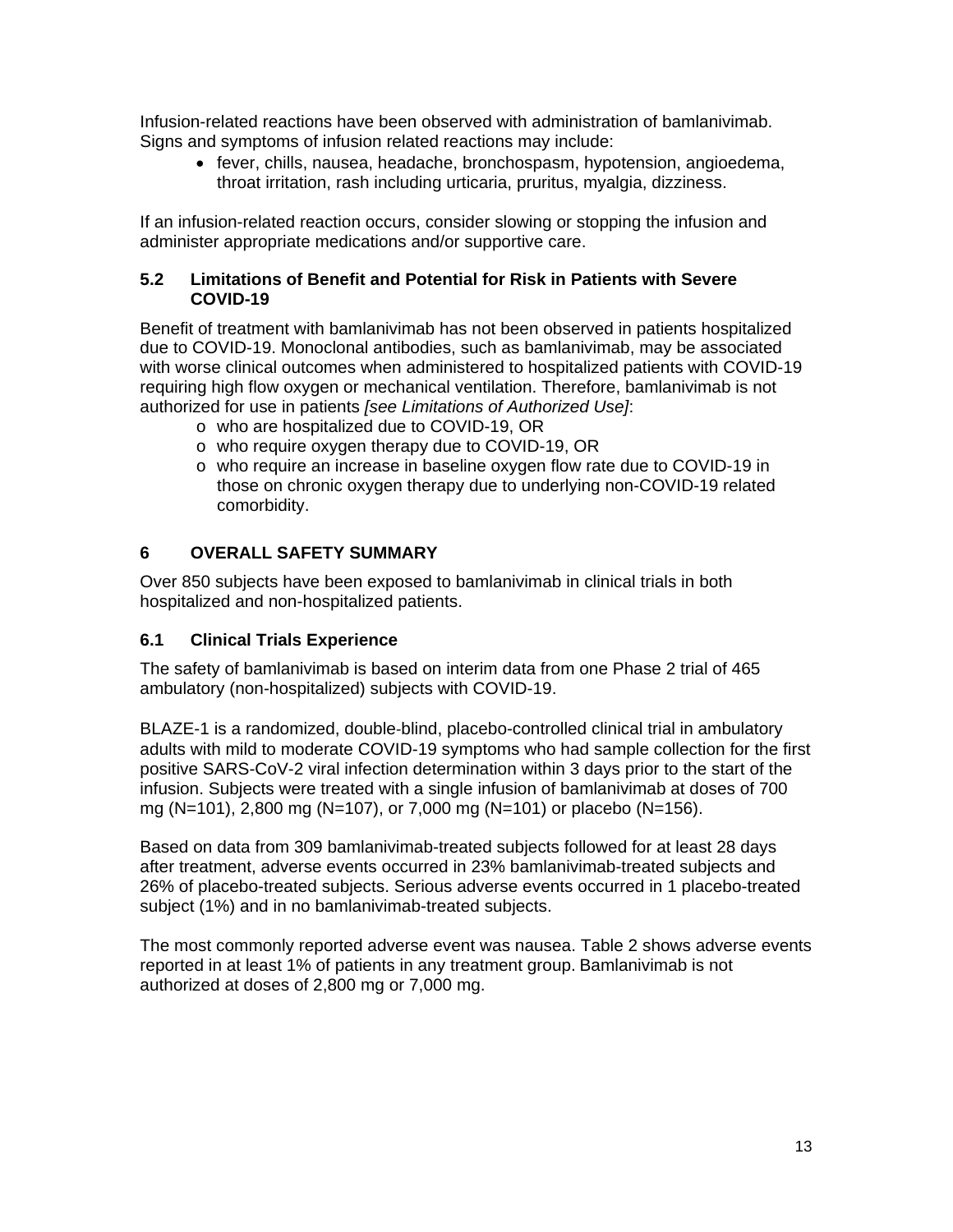| <b>Preferred</b> | <b>Placebo</b> | <b>Bamlanivimab</b>      |                            |                            |                                |  |
|------------------|----------------|--------------------------|----------------------------|----------------------------|--------------------------------|--|
| term             | $N = 156$<br>% | 700 mg<br>$N = 101$<br>% | 2,800 mg<br>$N = 107$<br>% | 7,000 mg<br>$N = 101$<br>% | <b>Total</b><br>$N = 309$<br>% |  |
| Nausea           | 4%             | 3%                       | 4%                         | 5%                         | 4%                             |  |
| Diarrhea         | 5%             | 1%                       | 2%                         | 7%                         | 3%                             |  |
| <b>Dizziness</b> | 2%             | 3%                       | 3%                         | 3%                         | 3%                             |  |
| Headache         | 2%             | 3%                       | 2%                         | 0%                         | 2%                             |  |
| <b>Pruritus</b>  | 1%             | 2%                       | 3%                         | 0%                         | 2%                             |  |
| Vomiting         | 3%             | 1%                       | 3%                         | 1%                         | 2%                             |  |

**Table 2: Treatment-emergent Adverse Events Reported in at Least 1% of All Subjects in BLAZE-1** 

Hypersensitivity Including Anaphylaxis and Infusion-related Reactions: One anaphylaxis reaction and one serious infusion-related reaction were reported during infusion of bamlanivimab in ongoing, blinded trials. The infusions were stopped. Both reactions required treatment, one required epinephrine. Both events resolved.

Immediate non-serious hypersensitivity events were noted for 2% of bamlanivimabtreated subjects and 1% of placebo-treated subjects in BLAZE-1. Reported events of pruritus, flushing and hypersensitivity were mild with one case of face swelling which was moderate. All events resolved *[see Warnings and Precautions (5.1)]*.

## **7 PATIENT MONITORING RECOMMENDATIONS**

Clinically monitor patients during infusion and observe patients for at least 1 hour after infusion is complete *[see Warnings and Precautions (5.1) and Clinical Trials Experience (6.1)]*.

### **8 ADVERSE REACTIONS AND MEDICATION ERRORS REPORTING REQUIREMENTS AND INSTRUCTIONS**

Clinical trials evaluating the safety of bamlanivimab are ongoing *[see Overall Safety Summary (6)]*.

Completion of FDA MedWatch Form to report all medication errors and serious adverse events is mandatory. The prescribing healthcare provider and/or the provider's designee are/is responsible for the mandatory reporting of all medication errors and the following selected serious adverse events occurring during bamlanivimab use and considered to be potentially related to bamlanivimab. These adverse events must be reported within 7 calendar days from the onset of the event:

- death:
- a life-threatening adverse event;
- inpatient hospitalization or prolongation of existing hospitalization;
- a persistent or significant incapacity or substantial disruption of the ability to conduct normal life functions;
- a congenital anomaly/birth defect;
- a medical or surgical intervention to prevent death, a life-threatening event, hospitalization, disability, or congenital anomaly.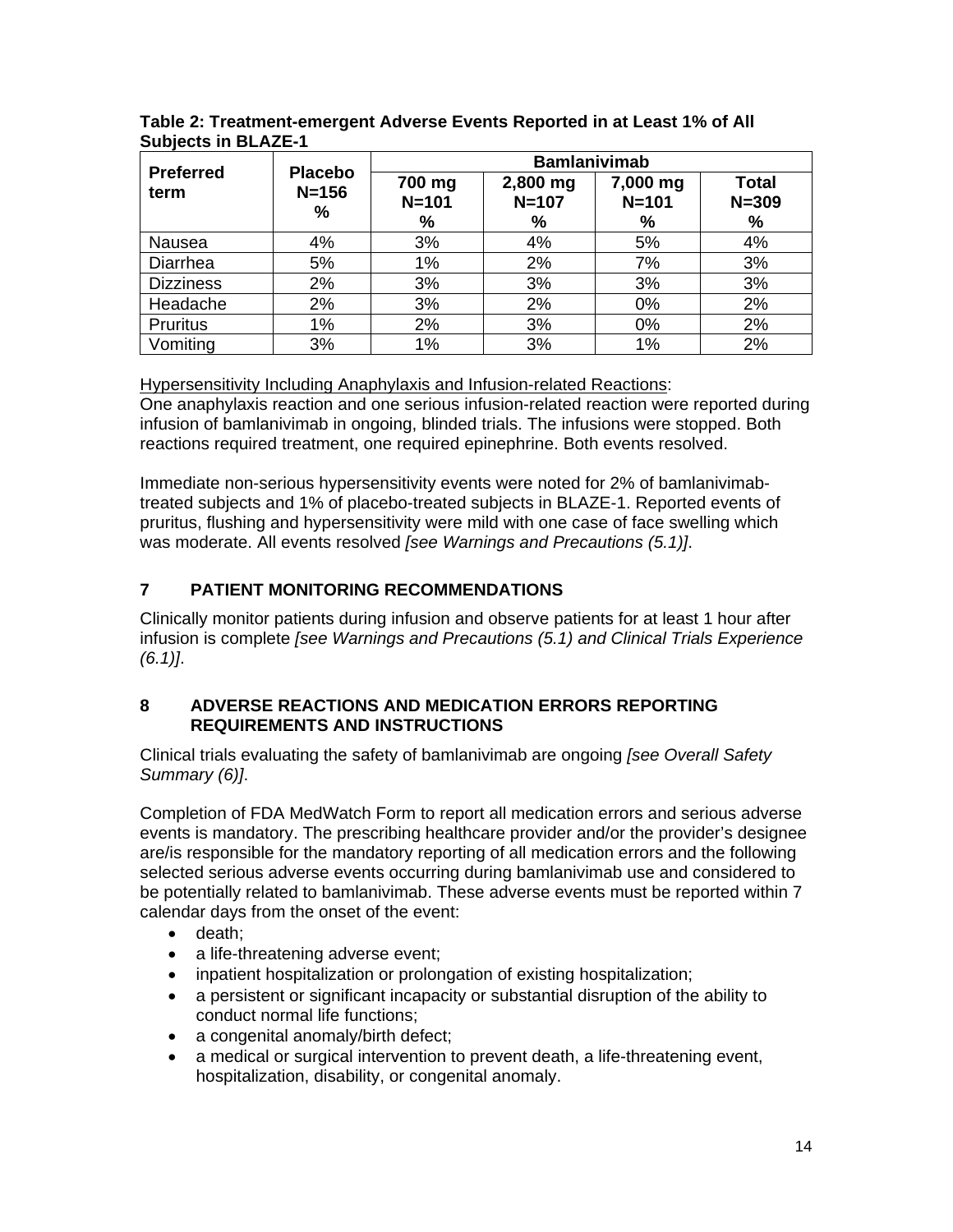If a serious and unexpected adverse event occurs and appears to be associated with the use of bamlanivimab, the prescribing healthcare provider and/or the provider's designee should complete and submit a MedWatch form to FDA using one of the following methods:

- Complete and submit the report online: [www.fda.gov/medwatch/report.htm,](www.fda.gov/medwatch/report.htm) or
- Use a postage-paid Form FDA 3500 (available at <http://www.fda.gov/downloads/AboutFDA/ReportsManualsForms/Forms/UCM163> 919.pdf) and returning by mail (MedWatch, 5600 Fishers Lane, Rockville, MD 20852-9787), or by fax (1-800-FDA- 0178), or
- Call 1-800-FDA-1088 to request a reporting form

**IMPORTANT: When reporting adverse events or medication errors to MedWatch, please complete the entire form with detailed information. It is important that the information reported to FDA be as detailed and complete as possible. Information to include:** 

- Patient demographics (e.g., patient initials, date of birth)
- Pertinent medical history
- Pertinent details regarding adverse events and course of illness
- Concomitant medications
- Timing of adverse event(s) in relationship to administration of bamlanivimab
- Pertinent laboratory and virology information
- Outcome of the event and any additional follow-up information if it is available at the time of the MedWatch report. Subsequent reporting of follow-up information should be completed if additional details become available.

The following steps are highlighted to provide the necessary information for safety tracking:

- In section A, box 1, provide the patient's initials in the Patient Identifier
- In section A, box 2, provide the patient's date of birth
- In section B, box 5, description of the event:
	- o Write "Bamlanivimab treatment under Emergency Use Authorization (EUA)" as the first line
	- o Provide a detailed report of medication error and/or adverse event. It is important to provide detailed information regarding the patient and adverse event/medication error for ongoing safety evaluation of this unapproved drug. Please see information to include listed above.
- In section G, box 1, name and address:
	- $\circ$  Provide the name and contact information of the prescribing healthcare provider or institutional designee who is responsible for the report.
	- o Provide the address of the treating institution (NOT the healthcare provider's office address).

#### **OTHER REPORTING REQUIREMENTS 9**

In addition, please provide a copy of all FDA MedWatch forms to:

Eli Lilly and Company, Global Patient Safety

Fax: 1-317-277-0853

E-mail: [mailindata\\_gsmtindy@lilly.com](mailto:mailindata_gsmtindy@lilly.com) 

Or call Eli Lilly and Company at 1-855-LillyC19 (1-855-545-5921) to report adverse events.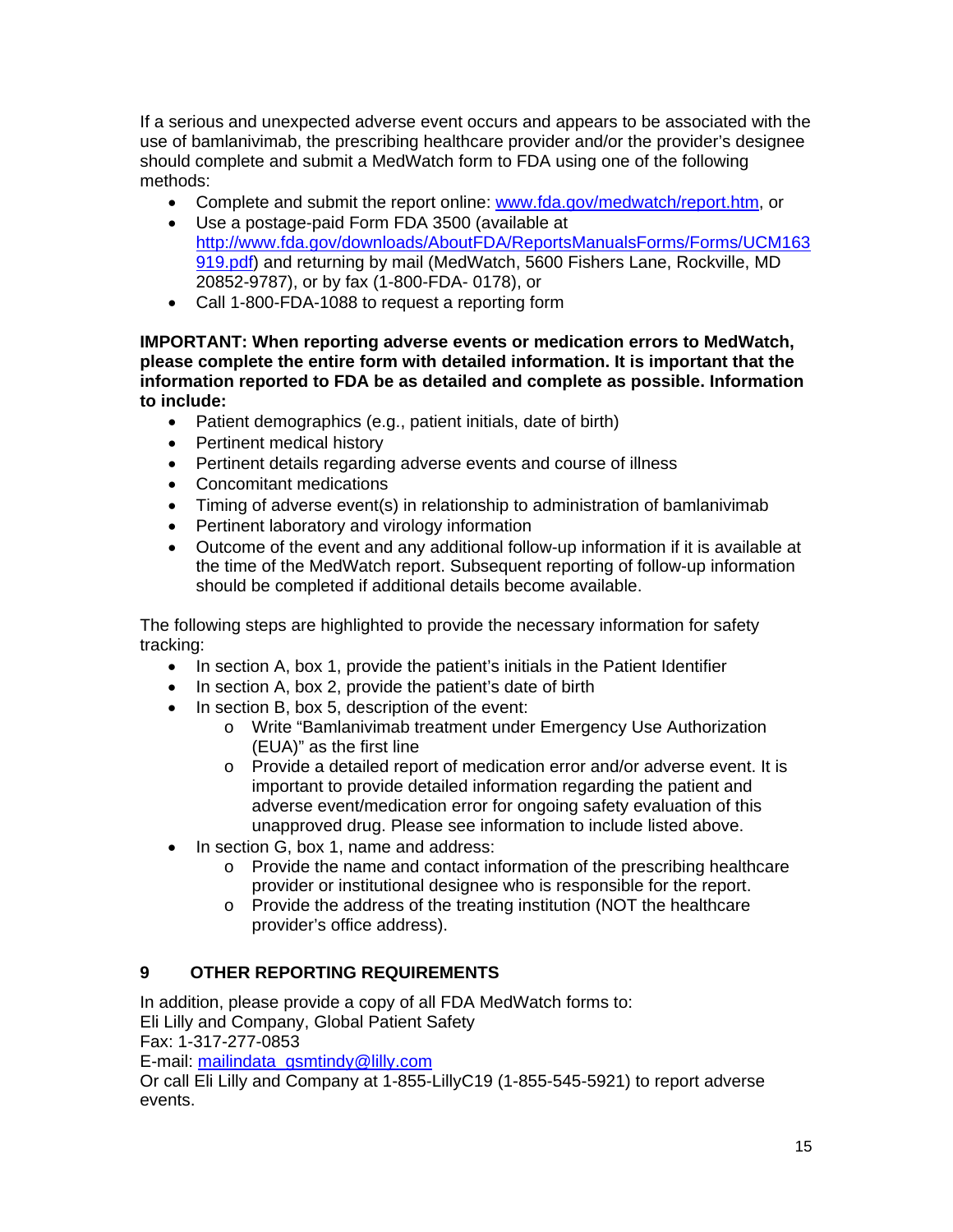### **10 DRUG INTERACTIONS**

Bamlanivimab is not renally excreted or metabolized by cytochrome P450 enzymes; therefore, interactions with concomitant medications that are renally excreted or that are substrates, inducers, or inhibitors of cytochrome P450 enzymes are unlikely.

### **11 USE IN SPECIFIC POPULATIONS**

### **11.1 Pregnancy**

#### Risk Summary

There are insufficient data to evaluate a drug-associated risk of major birth defects, miscarriage, or adverse maternal or fetal outcomes. Bamlanivimab should only be used during pregnancy if the potential benefit outweighs the potential risk for the mother and the fetus.

Nonclinical reproductive toxicity studies have not been performed with bamlanivimab. In a tissue cross reactivity study with bamlanivimab using human fetal tissues, no binding of clinical concern was detected. Human immunoglobulin G1 (IgG1) antibodies are known to cross the placental barrier; therefore, bamlanivimab has the potential to be transferred from the mother to the developing fetus. It is unknown whether the potential transfer of bamlanivimab provides any treatment benefit or risk to the developing fetus.

The estimated background risk of major birth defects and miscarriage for the indicated population is unknown. All pregnancies have a background risk of birth defect, loss, or other adverse outcomes. In the U.S. general population, the estimated background risk of major birth defects and miscarriage in clinically recognized pregnancies is 2 to 4% and 15 to 20%, respectively.

### **11.2 Lactation**

### Risk Summary

There are no available data on the presence of bamlanivimab in human or animal milk, the effects on the breastfed infant, or the effects on milk production. Maternal IgG is known to be present in human milk. The developmental and health benefits of breastfeeding should be considered along with the mother's clinical need for bamlanivimab and any potential adverse effects on the breastfed child from bamlanivimab or from the underlying maternal condition. Breastfeeding individuals with COVID-19 should follow practices according to clinical guidelines to avoid exposing the infant to COVID-19.

### **11.3 Pediatric Use**

The safety and effectiveness of bamlanivimab have not been assessed in pediatric patients. The recommended dosing regimen is expected to result in comparable serum exposures of bamlanivimab in patients 12 years of age and older and weighing at least 40 kg as observed in adults, based on a pharmacokinetic (PK) modeling approach which accounted for effect of body weight changes associated with age on clearance and volume of distribution.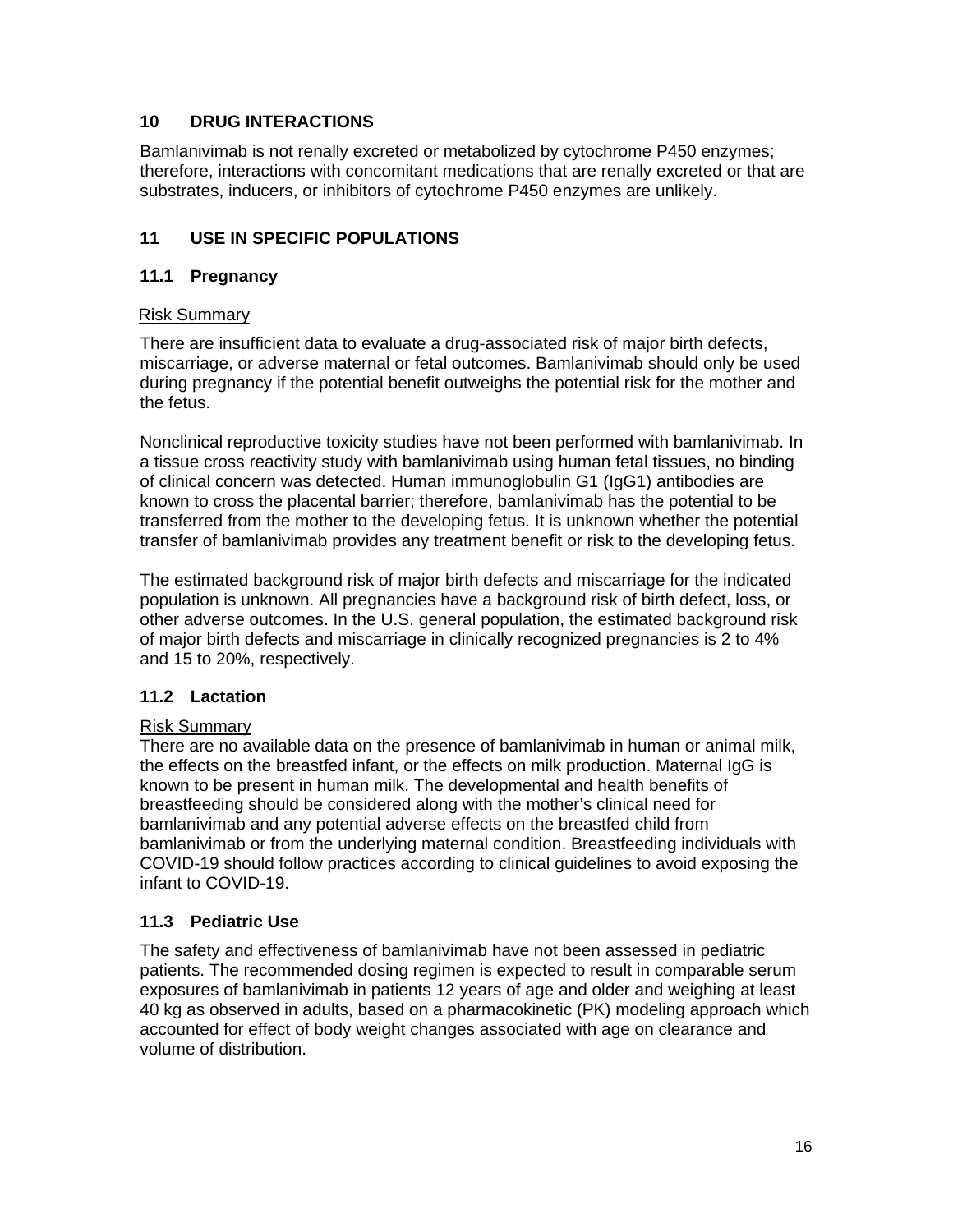### **11.4 Geriatric Use**

Of the 309 patients receiving bamlanivimab in BLAZE-1, 11% were 65 years of age and older and 3% were 75 years of age and older. Based on population PK analyses, there is no difference in PK in geriatric patients compared to younger patients.

### **11.5 Renal Impairment**

Bamlanivimab is not eliminated intact in the urine, thus renal impairment is not expected to affect the exposure of bamlanivimab.

### **11.6 Hepatic Impairment**

Based on population PK analysis, patients with mild hepatic impairment had approximately 20% higher clearance than patients with normal hepatic function. This effect is statistically significant, but not clinically meaningful. Bamlanivimab has not been studied in patients with moderate or severe hepatic impairment.

### **11.7 Other Specific Populations**

Based on population PK analysis, the PK of bamlanivimab was not affected by sex, race, and disease severity or inflammation. Body weight had no clinically relevant effect on the PK of bamlanivimab in adults with COVID-19 over the body weight range of 41 kg to 173 kg.

### **12 OVERDOSAGE**

Doses up to 7,000 mg (10 times the recommended dose) have been administered in clinical trials without dose-limiting toxicity. Treatment of overdose with bamlanivimab should consist of general supportive measures including monitoring of vital signs and observation of the clinical status of the patient. There is no specific antidote for overdose with bamlanivimab.

### **13 DESCRIPTION**

Bamlanivimab is a human immunoglobulin G-1 (IgG1 variant) monoclonal antibody consisting of 2 identical light chain polypeptides composed of 214 amino acids each and 2 identical heavy chain polypeptides composed of 455 amino acids produced by a Chinese Hamster Ovary (CHO) cell line and molecular weight of 146 kDa.

Bamlanivimab injection is a sterile, preservative‐free, clear to slightly opalescent and colorless to slightly yellow to slightly brown solution in a single-dose vial for intravenous infusion after dilution.

Each mL contains 35 mg of bamlanivimab, and L-histidine (0.4 mg), L-histidine hydrochloride monohydrate (0.6 mg), sodium chloride (2.9 mg), sucrose (60 mg), polysorbate 80 (0.5 mg), and Water for Injection. The bamlanivimab solution has a pH range of 5.5-6.5.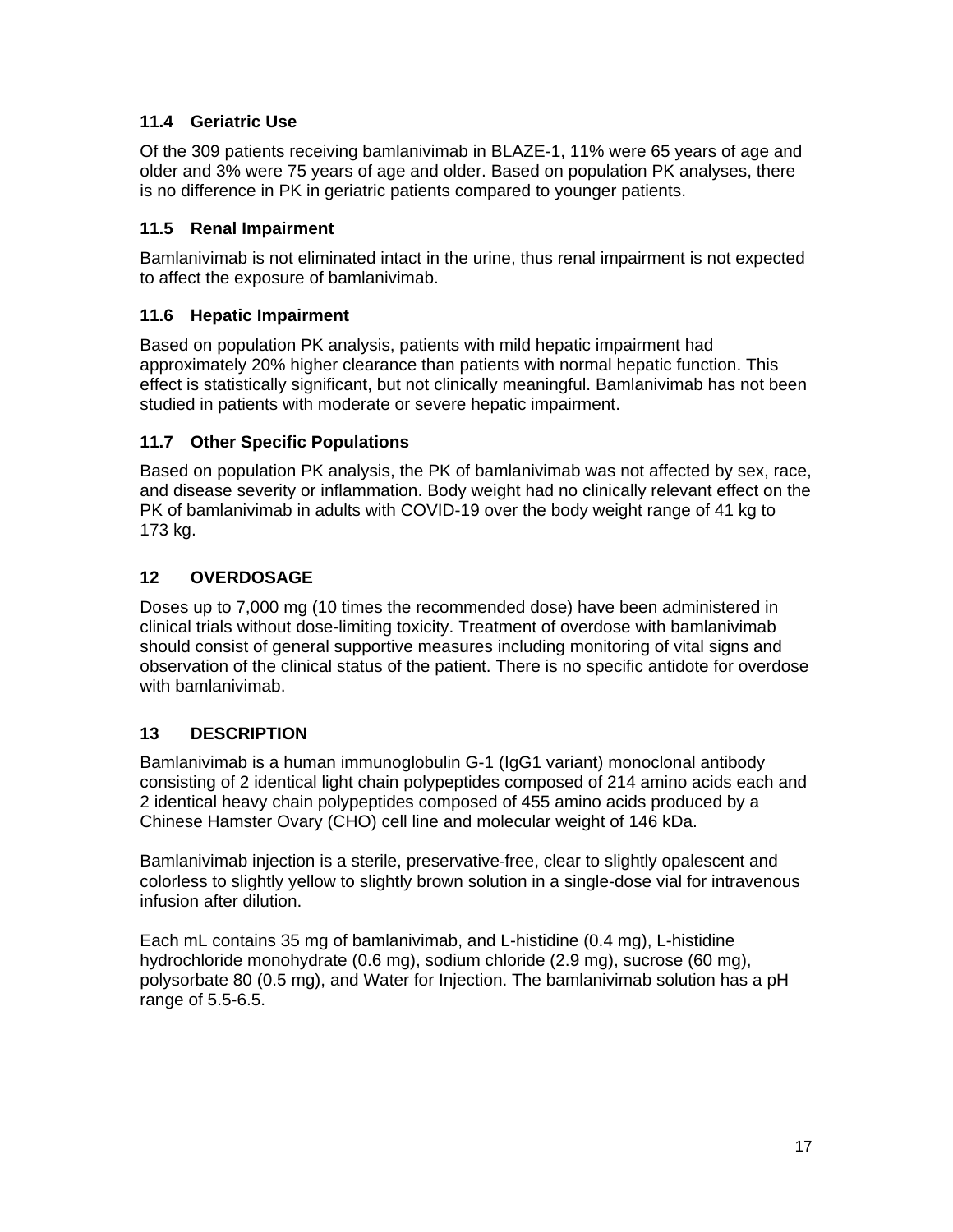### **14 CLINICAL PHARMACOLOGY**

### **14.1 Mechanism of Action**

Bamlanivimab is a recombinant neutralizing human IgG1κ monoclonal antibody (mAb) to the spike protein of SARS-CoV-2, and is unmodified in the Fc region. Bamlanivimab binds to spike protein with a dissociation constant  $K_D = 0.071$  nM and blocks spike protein attachment to the human ACE2 receptor with an  $IC_{50}$  value of 0.025  $\mu$ g/mL.

### **14.2 Pharmacodynamics**

A Phase 2 trial evaluated bamlanivimab over a dose range of 1 to 10 times the recommended dose (700 to 7000 mg) of bamlanivimab in patients with mild to moderate COVID-19. A flat exposure-response relationship for efficacy was identified for bamlanivimab within this dose range, based on viral load and clinical outcomes.

### **14.3 Pharmacokinetics**

Pharmacokinetic profile of bamlanivimab is expected to be consistent with the profile of other IgG1 monoclonal antibodies.

### Special Populations:

The PK of bamlanivimab was not affected by age, sex, race, disease severity or inflammation based on a population PK analysis. Body weight had no clinically relevant effect on the PK of bamlanivimab in adults with COVID-19 over the body weight range of 41 kg to 173 kg *[see Use in Specific Populations (11.4, 11.7)]*.

### *Pediatric population*

The PK of bamlanivimab in pediatric patients have not been evaluated.

Using modeling and simulation, the recommended dosing regimen is expected to result in comparable plasma exposures of bamlanivimab in pediatric patients ages 12 years of age or older who weigh at least 40 kg as observed in adult patients *[see Use in Specific Populations (11.3)]*.

### *Patients with renal impairment*

Bamlanivimab is not eliminated intact in the urine, thus renal impairment is not expected to affect the exposure of bamlanivimab *[see Use in Specific Populations (11.5)]*.

### *Patients with hepatic impairment*

Based on population PK analysis, patients with mild hepatic impairment had approximately 20% higher clearance than patients with normal hepatic function. This effect is statistically significant, but not clinically meaningful. Bamlanivimab has not been studied in patients with moderate or severe hepatic impairment *[see Use in Specific Populations (11.6)]*.

### Drug interactions:

Bamlanivimab is not renally excreted or metabolized by cytochrome P450 enzymes; therefore, interactions with concomitant medications that are renally excreted or that are substrates, inducers, or inhibitors of cytochrome P450 enzymes are unlikely *[see Drug Interactions (10)]*.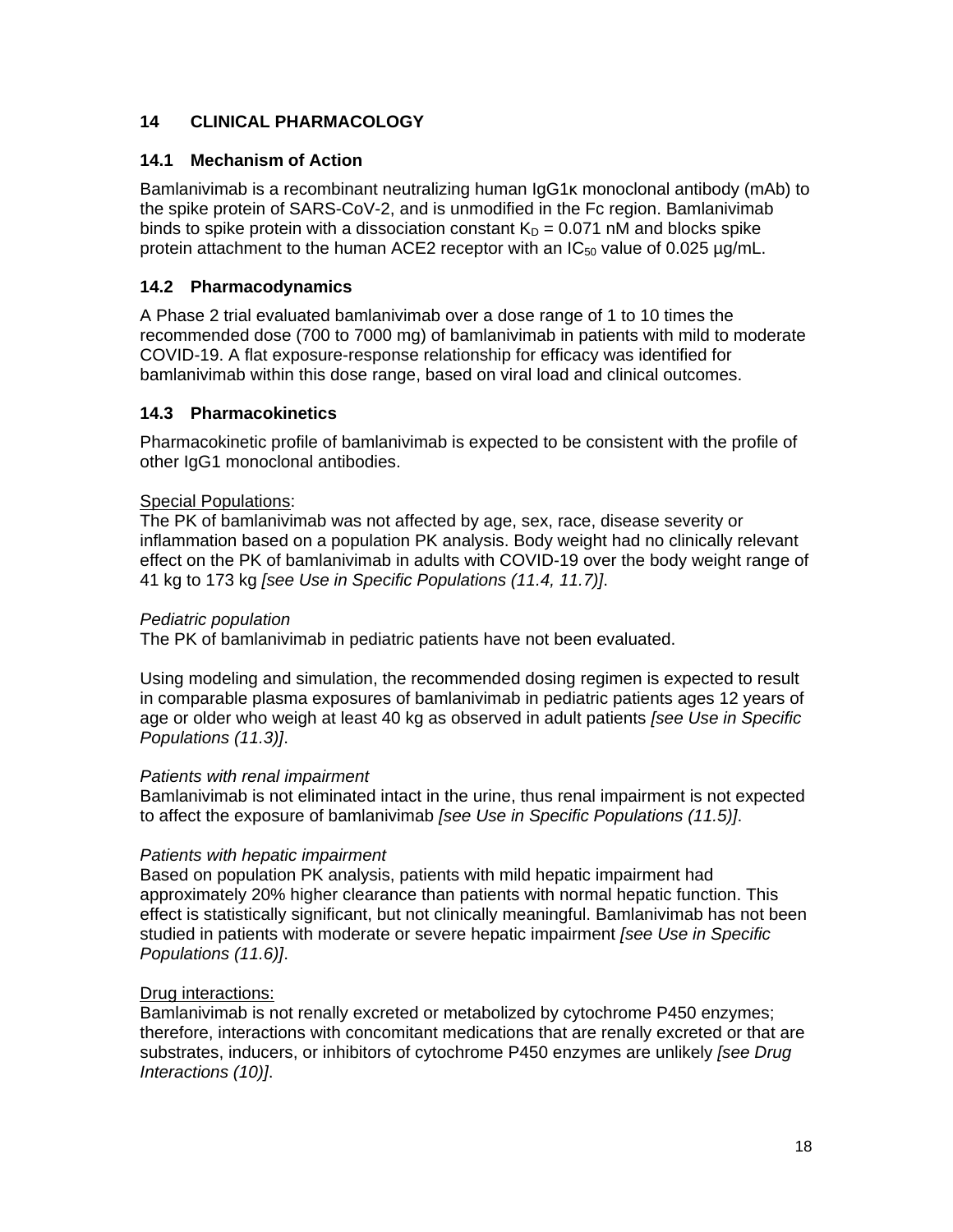### **15 MICROBIOLOGY/RESISTANCE INFORMATION**

#### Antiviral Activity

The cell culture neutralization activity of bamlanivimab against SARS-CoV-2 was measured in a dose-response model using cultured Vero E6 cells. Bamlanivimab neutralized SARS-CoV-2 with an estimated  $EC_{50}$  value = 0.03  $\mu$ g/mL and an estimated  $EC_{90}$  value = 0.09  $\mu$ g/mL.

Bamlanivimab demonstrated antibody-dependent cell-mediated cytotoxicity on reporter Jurkat cells expressing FcγRIIIa following engagement with target cells expressing spike protein. Bamlanivimab did not elicit complement-dependent cytotoxicity activity in cellbased assays.

#### Antibody Dependent Enhancement (ADE) of Infection

The risk that bamlanivimab could mediate viral uptake and replication by immune cells was studied in THP-1 and Raji cell lines and primary human macrophages. This experiment did not demonstrate productive viral infection in immune cells exposed to SARS CoV-2 at concentrations of bamlanivimab down to 100-fold below the  $EC_{50}$  value.

#### Antiviral Resistance

There is a potential risk of treatment failure due to the development of viral variants that are resistant to bamlanivimab.

Non-clinical studies using serial passage of SARS-CoV-2 and directed evolution of the spike protein identified E484K, F490S, Q493R and S494P, amino acid substitutions in the spike protein receptor binding domain, that had reduced susceptibility to bamlanivimab as determined in neutralization assays using SARS-CoV-2 (F490S and S494P: >485-fold and >71-fold reduction, respectively) and/or vesicular stomatitis virusbased pseudovirus (all variants >100-fold reduction).

Genotypic and phenotypic testing are ongoing to monitor for potential bamlanivimabresistance-associated spike variations in clinical trials. Known bamlanivimab-resistant variants at baseline were observed at a frequency of 0.27% (1/375) in Part A of clinical trial BLAZE-1. In the same trial, treatment-emergent variants were detected at spike protein amino acid positions E484, F490 and S494, and included E484A/D/G/K/Q/V, F490L/S/V and S494L/P; only E484K/Q, F490S and S494P have been assessed phenotypically to date. Considering all variants detected at positions E484, F490 and S494, 9.2% (9/98) and 6.1% (6/98) of participants in the 700 mg bamlanivimab arm harbored such a variant post-baseline at ≥15% and ≥50% allele fractions, respectively, compared with 8.2% (8/97) and 4.1% (4/97), respectively, of participants in the placebo arm. Most of these variants were first detected on Day 7 following treatment initiation and many were detected only at a single time point (700 mg arm: 5/9 and 2/6 at ≥15% and ≥50% allele fractions, respectively; placebo arm: 8/8 and 4/4, respectively). For the 700 mg bamlanivimab arm, these variants were detected more frequently in high-risk participants (14.0% [6/43] and 9.3% [4/43] at ≥15% and ≥50% allele fractions, respectively, vs 2.4% [1/41] and 0% [0/41], respectively, in the placebo arm). The clinical relevance of these findings is not known.

It is possible that bamlanivimab resistance-associated variants could have crossresistance to other mAbs targeting the receptor binding domain of SARS-CoV-2. The clinical impact is not known.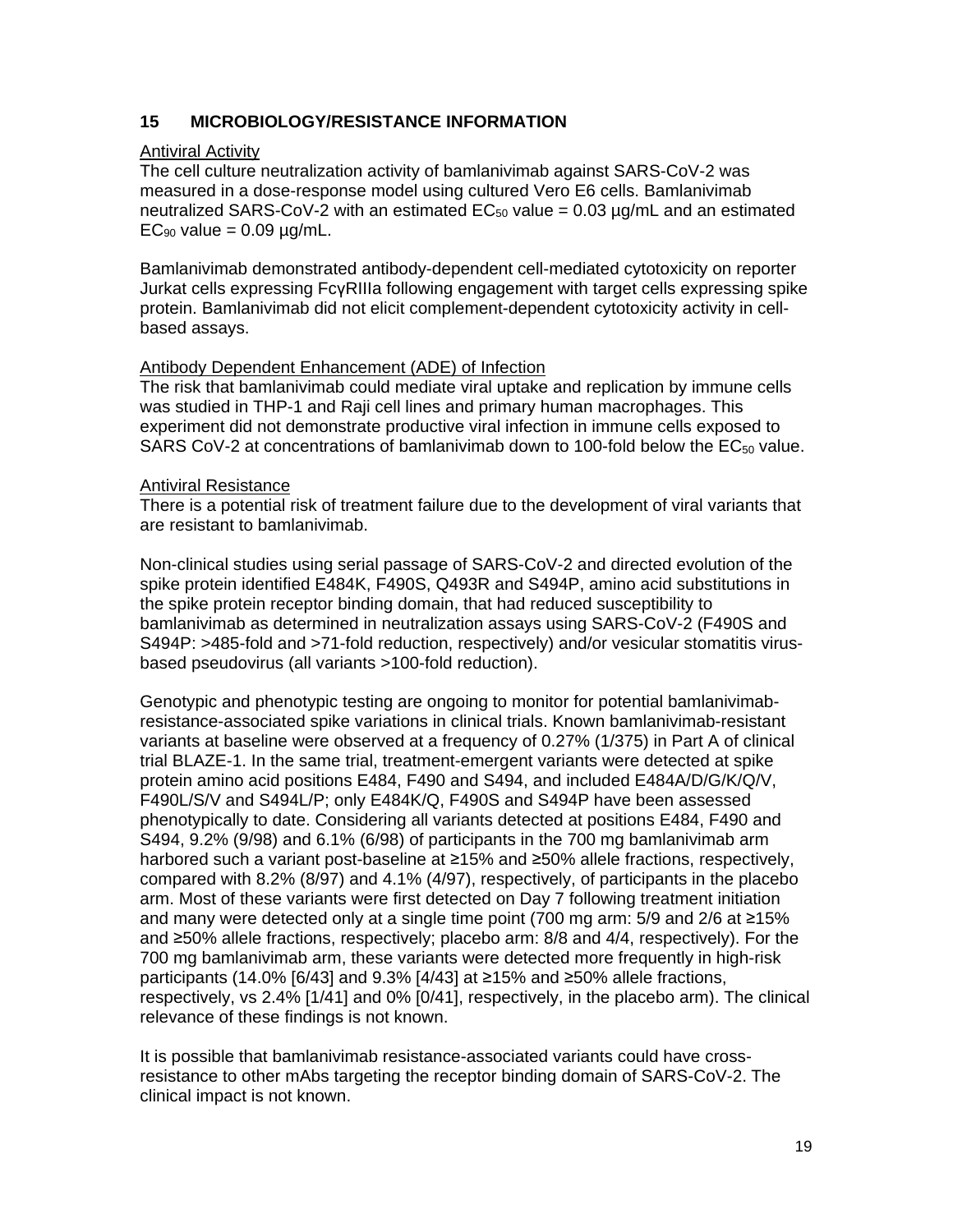#### Immune Response Attenuation

There is a theoretical risk that antibody administration may attenuate the endogenous immune response to SARS-CoV-2 and make patients more susceptible to re-infection.

### **16 NONCLINICAL TOXICOLOGY**

Carcinogenesis, mutagenesis, and reproductive toxicology studies with bamlanivimab have not been conducted.

In toxicology studies in rats, bamlanivimab had no adverse effects when administered intravenously. Non-adverse increases in neutrophils were observed.

In tissue cross reactivity studies using human adult and fetal tissues, no binding of clinical concern was detected.

### **17 ANIMAL PHARMACOLOGIC AND EFFICACY DATA**

#### In Vivo Efficacy Pharmacology

Prophylactic administration of bamlanivimab to female Rhesus macaques (n=3 or 4 per group) resulted in 1 to 4  $log<sub>10</sub>$  decreases in viral load (genomic RNA) and viral replication (sub-genomic RNA) in bronchoalveolar lavage samples relative to control animals, but less of an impact on viral RNA in throat and nasal swabs following SARS-CoV-2 inoculation. The applicability of these findings to a prophylaxis or treatment setting is not known.

### **18 CLINICAL TRIAL RESULTS AND SUPPORTING DATA FOR EUA**

### **18.1 Mild to Moderate COVID-19 (BLAZE-1)**

The data supporting this EUA are based on an interim analysis from Part A of BLAZE-1 that occurred after all enrolled subjects completed at least Day 29 of the trial. BLAZE-1 Part A is a randomized, double-blind, placebo-controlled clinical trial studying bamlanivimab for the treatment of subjects with mild to moderate COVID-19 (subjects with COVID-19 symptoms who are not hospitalized). BLAZE-1 enrolled adult patients who were not hospitalized and had at least 1 or more COVID-19 symptoms that were at least mild in severity. Treatment was initiated within 3 days of obtaining the clinical sample for the first positive SARS-CoV-2 viral infection determination. Subjects were treated with a single infusion of bamlanivimab (at doses of 700 mg [N=101], 2,800 mg  $[N=107]$ , or 7,000 mg  $[N=101]$ ) or placebo (N=156).

At baseline, median age was 45 years (with 12% of subjects aged 65 or older); 55% of subjects were female, 88% were White, 44% were Hispanic or Latino, and 6% were Black; 44% of subjects were considered high risk (as defined in Section 2). Subjects had mild (76%) to moderate COVID-19 (24%); the mean duration of symptoms was 5 days; mean viral load by cycle threshold (CT) was 24 at baseline. The baseline demographics and disease characteristics were well balanced across bamlanivimab and placebo treatment groups.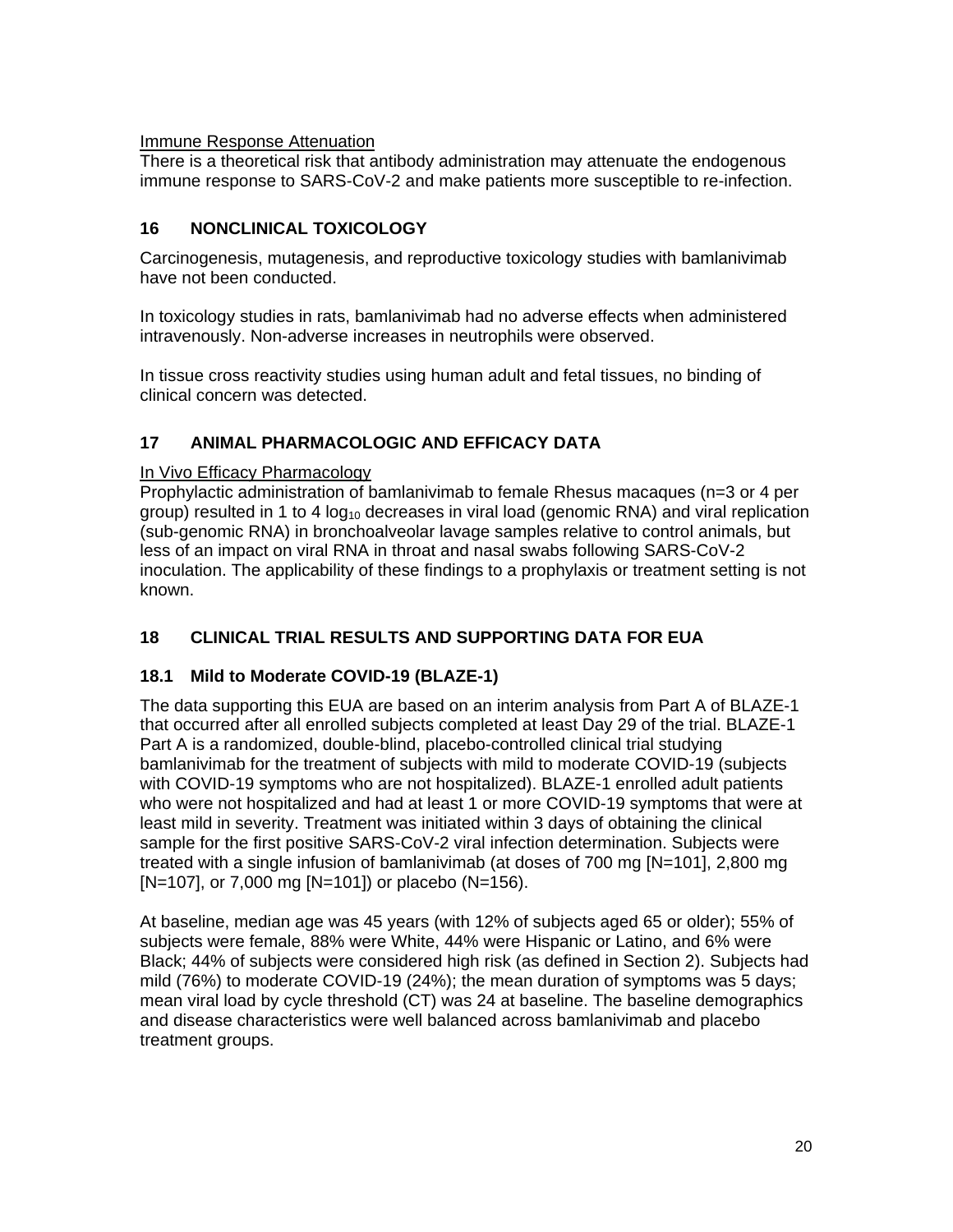The pre-specified primary endpoint in this Phase 2 trial was change in viral load from baseline to Day 11 for bamlanivimab versus placebo. Most subjects, including those receiving placebo, effectively cleared virus by Day 11 (Figure 1).



**Figure 1: SARS-CoV-2 viral load change from baseline by visit.** 

While viral load was used to define the primary endpoint in this Phase 2 trial, the most important evidence that bamlanivimab may be effective came from the predefined secondary endpoint of COVID-19-related hospitalizations or emergency room visits within 28 days after treatment. A lower proportion of bamlanivimab-treated subjects progressed to COVID-19-related hospitalization or emergency room visits compared to placebo-treated subjects (Table 3). Results for this endpoint were suggestive of a relatively flat dose-response relationship.

**Table 3: Proportion of Subjects with Events of Hospitalization or Emergency Room Visits within 28 Days After Treatment** 

| <b>Treatment</b>       | $\mathsf{N}^{\mathsf{a}}$ | <b>Events</b> | <b>Proportion of</b><br><b>Subjects</b><br>% |
|------------------------|---------------------------|---------------|----------------------------------------------|
| Placebo                | 156                       |               | 6%                                           |
| bamlanivimab 700 mg    | 101                       |               | 1%                                           |
| bamlanivimab 2800 mg   | 107                       |               | 2%                                           |
| bamlanivimab 7000 mg   | 101                       | ◠             | 2%                                           |
| All bamlanivimab doses | 309                       | b             | 2%                                           |

 $\lambda$  N = number of treated patients in analysis.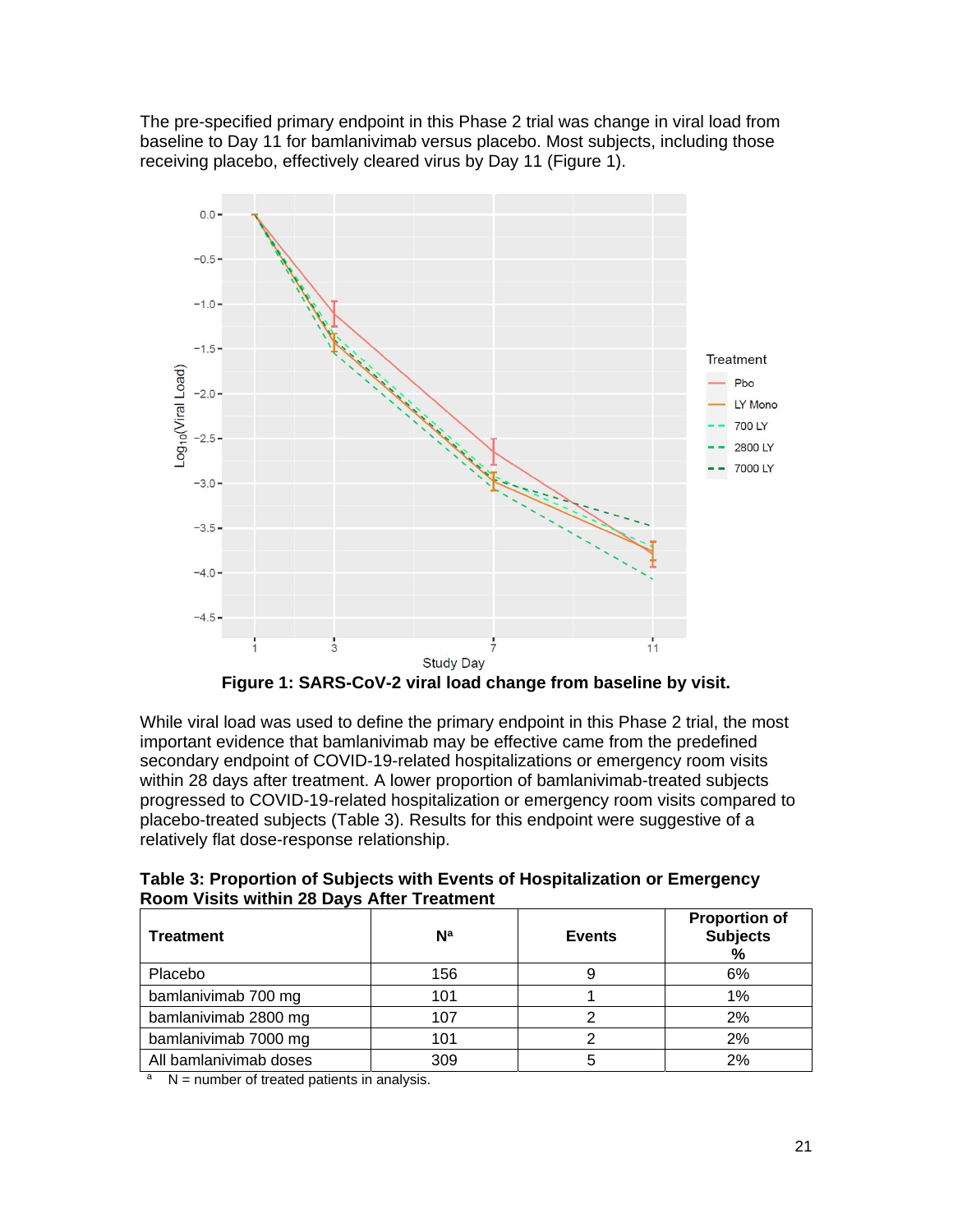The absolute risk reduction for bamlanivimab compared to placebo is greater in subjects at higher risk of hospitalization according to the high risk criteria (Table 4).

| Table 4: Proportion of Subjects with Events of Hospitalization or Emergency |
|-----------------------------------------------------------------------------|
| Room Visits for Subjects at Higher Risk of Hospitalization                  |

| <b>Treatment</b>       | $\mathsf{N}^{\mathsf{a}}$ | <b>Events</b> | <b>Proportion of</b><br><b>Subjects</b><br>% |
|------------------------|---------------------------|---------------|----------------------------------------------|
| Placebo                | 69                        |               | 10%                                          |
| bamlanivimab 700 mg    | 46                        |               | 2%                                           |
| bamlanivimab 2800 mg   | 46                        |               | 2%                                           |
| bamlanivimab 7000 mg   | 44                        |               | 5%                                           |
| All bamlanivimab doses | 136                       |               | 3%                                           |

 $N =$  number of treated patients in analysis.

The median time to symptom improvement as recorded in a trial specific daily symptom diary was 6 days for bamlanivimab-treated subjects, as compared with 8 days for placebo-treated subjects. Symptoms assessed were cough, shortness of breath, feeling feverish, fatigue, body aches and pains, sore throat, chills, and headache. Symptom improvement was defined as symptoms scored as moderate or severe at baseline being scored as mild or absent, and symptoms scored as mild or absent at baseline being scored as absent.

### **19 HOW SUPPLIED/STORAGE AND HANDLING**

### **How Supplied**

Bamlanivimab injection, 700 mg/20 mL (35 mg/mL), is a sterile, preservative-free clear to slightly opalescent and colorless to slightly yellow to slightly brown solution supplied as one single-dose vial per carton.

NDC 0002-7910-01

### **Storage and Handling**

Bamlanivimab is preservative-free. Discard unused portion.

Store unopened vials in a refrigerator at 2°C to 8°C (36°F to 46°F) in the original carton to protect from light.

DO NOT FREEZE, SHAKE, OR EXPOSE TO DIRECT LIGHT.

Solution in vial requires dilution prior to administration. The prepared infusion solution is intended to be used immediately. If immediate administration is not possible, store diluted bamlanivimab infusion solution in the refrigerator at  $2^{\circ}$ C to  $8^{\circ}$ C (36°F to 46°F) for up to 24 hours or at room temperature (20°C to 25°C [68°F to 77°F]) for up to 7 hours, including infusion time. If refrigerated, allow the infusion solution to equilibrate to room temperature prior to administration.

### **20 PATIENT COUNSELING INFORMATION**

Patients treated with bamlanivimab should continue to self-isolate and use infection control measures (e.g., wear mask, isolate, social distance, avoid sharing personal